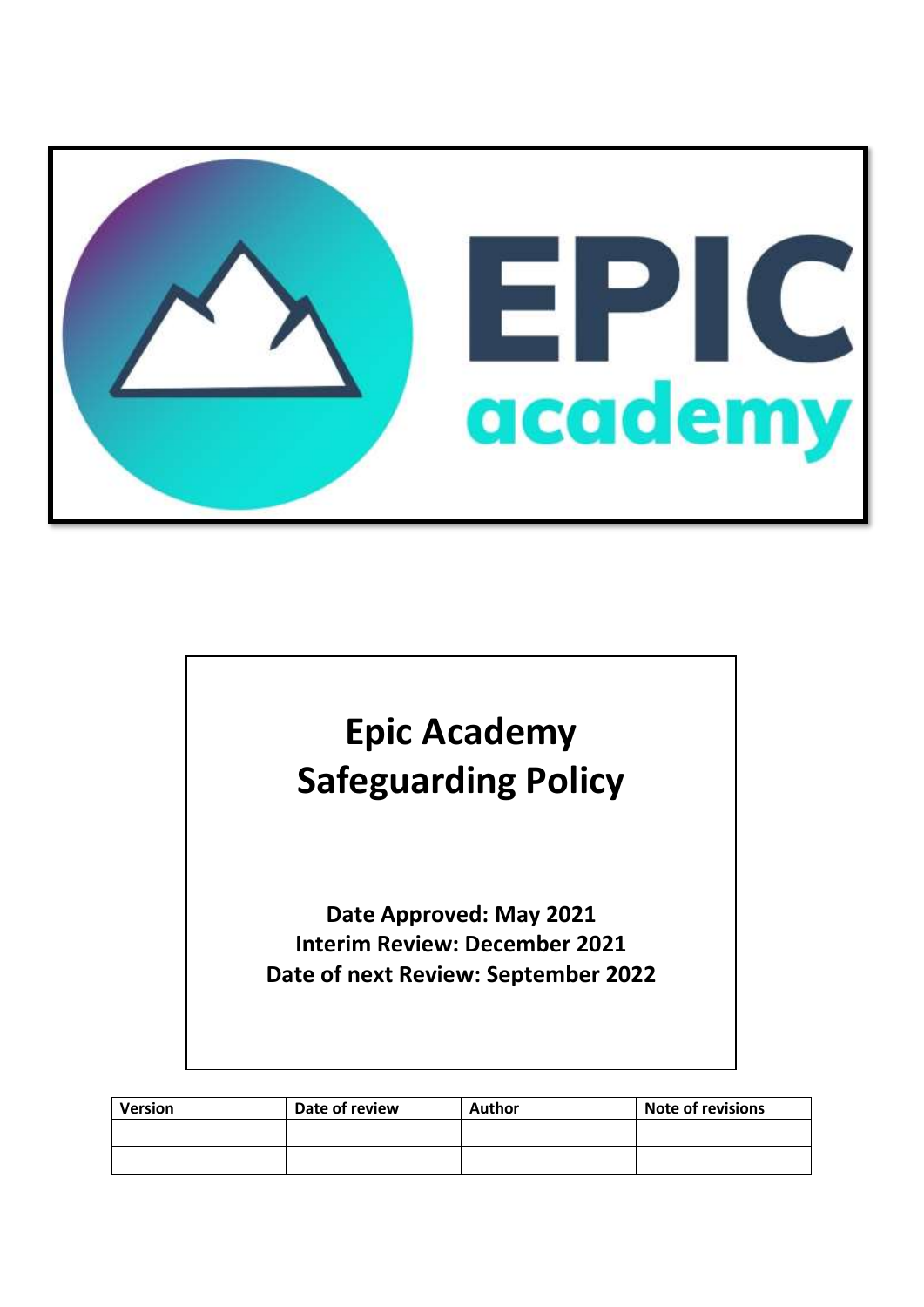### **Contents**

- **Purpose and Aims**
- **Our Ethos**
- **Roles and Responsibilities**
- **Training and Induction**
- **Procedures for Managing Concerns**
- **Records and Information Sharing**
- **Working with Parents and Carers**
- **Safer Recruitment**
- **Safer Working Practice**
- **Managing Allegation Against Staff and Volunteers**
- **Statutory Framework**
- **Definitions**
- **Responding to a Concern**
- **Safeguarding Induction Sheet**
- **Signs and Symptoms of Child Protection**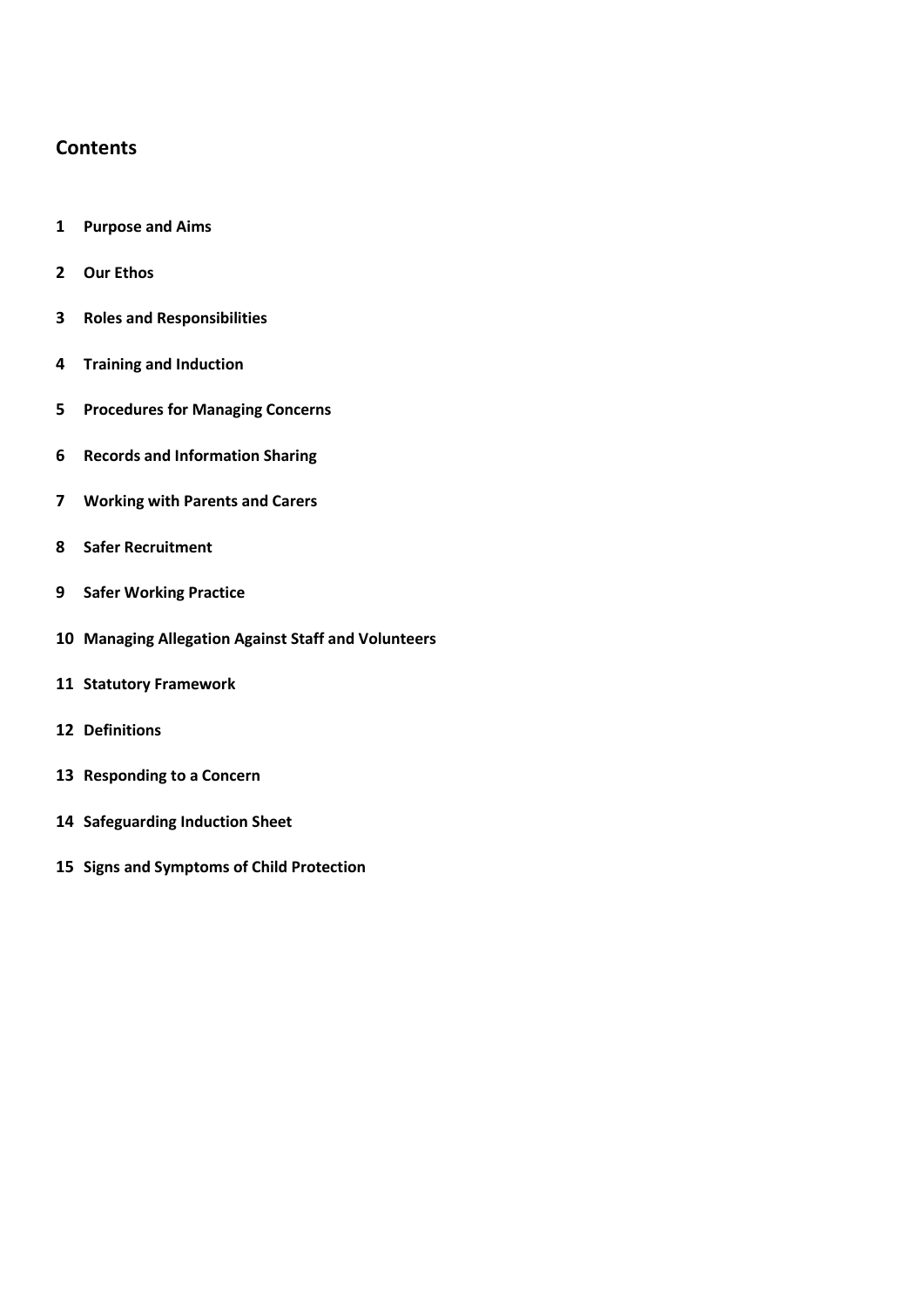### **1. Purpose and aims**

- 1.1 Epic Academy is committed to safeguarding and promoting the welfare of all learners. The purpose of its Safeguarding Policy is to ensure every child associated with Epic Academy is safe and protected from harm. This means the Academy will always work to:
	- protect children and young people at the Academy from maltreatment;
	- prevent the impairment of children's and young people's health or development;
	- ensure that children and young people at the Academy grow up in circumstances consistent with the provision of safe and effective care;
	- undertake that role so as to enable children and young people at the Academy to have the best outcomes.
- 1.2 This policy will give clear direction to staff, volunteers, visitors and parents about expected behaviour and the legal responsibility to safeguard and promote the welfare of all children at the Academy.
- 1.3 The Academy fully recognises the contribution it can make to protect children from harm and aims to support and promote the welfare of all children who are registered learners. The elements of this policy are prevention, protection and support.
- 1.4 This policy applies to all learners, staff, parents, volunteers and visitors. Prior to implementing this policy, the Leadership Team have considered a range of factors to help identify and focus on the key issues for the Academy, the local community and has reviewed referrals, considered local context and local issues accordingly on order to identify its key priorities.

#### **Epic Academy is part of the SCCU Group and consists of the following services:**

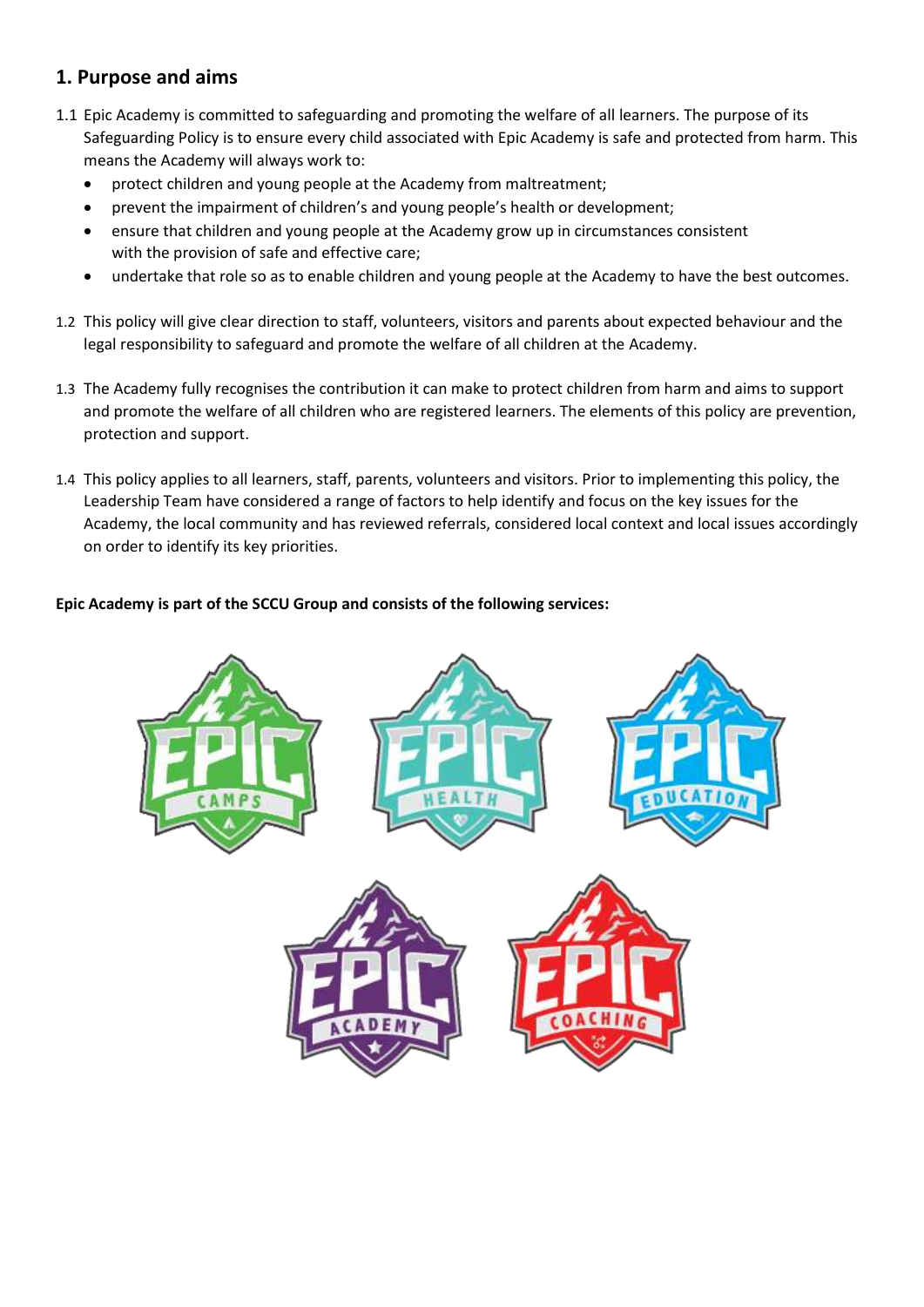# **2. Our ethos**

- 2.1 The child's welfare is of paramount importance Epic Academy will establish and maintain an ethos where learners feel secure, are encouraged to talk, are listened to and are safe. Children at Epic Academy will be able to talk freely to any member of staff if they are worried or concerned about something.
- 2.2 Everyone who comes into contact with children and their families has a role to play in safeguarding children. Epic Academy recognises that staff play a particularly important role as they are in a position to identify concerns early and provide help for children to prevent concerns from escalating. All staff are advised to maintain an attitude of 'it could happen here' where safeguarding is concerned. When concerned about the welfare of a child, staff members must always act in the best interests of the child.
- 2.3 All staff, through training and induction, know how to recognise indicators of concern, how to respond to a disclosure from a child and how to record and report this information. Staff will not agree to make promises to any child and will not keep secrets. The adult will make it clear to the child what they will have to do with any information they have chosen to disclose.
- 2.4 At all times Epic Academy will work in partnership and endeavour to establish effective working relationships with parents, carers and colleagues from other agencies in line with Working Together to Safeguard Children [\(February 2019\)](https://www.gov.uk/government/publications/working-together-to-safeguard-children--2) and work in partnership with local safeguarding procedures.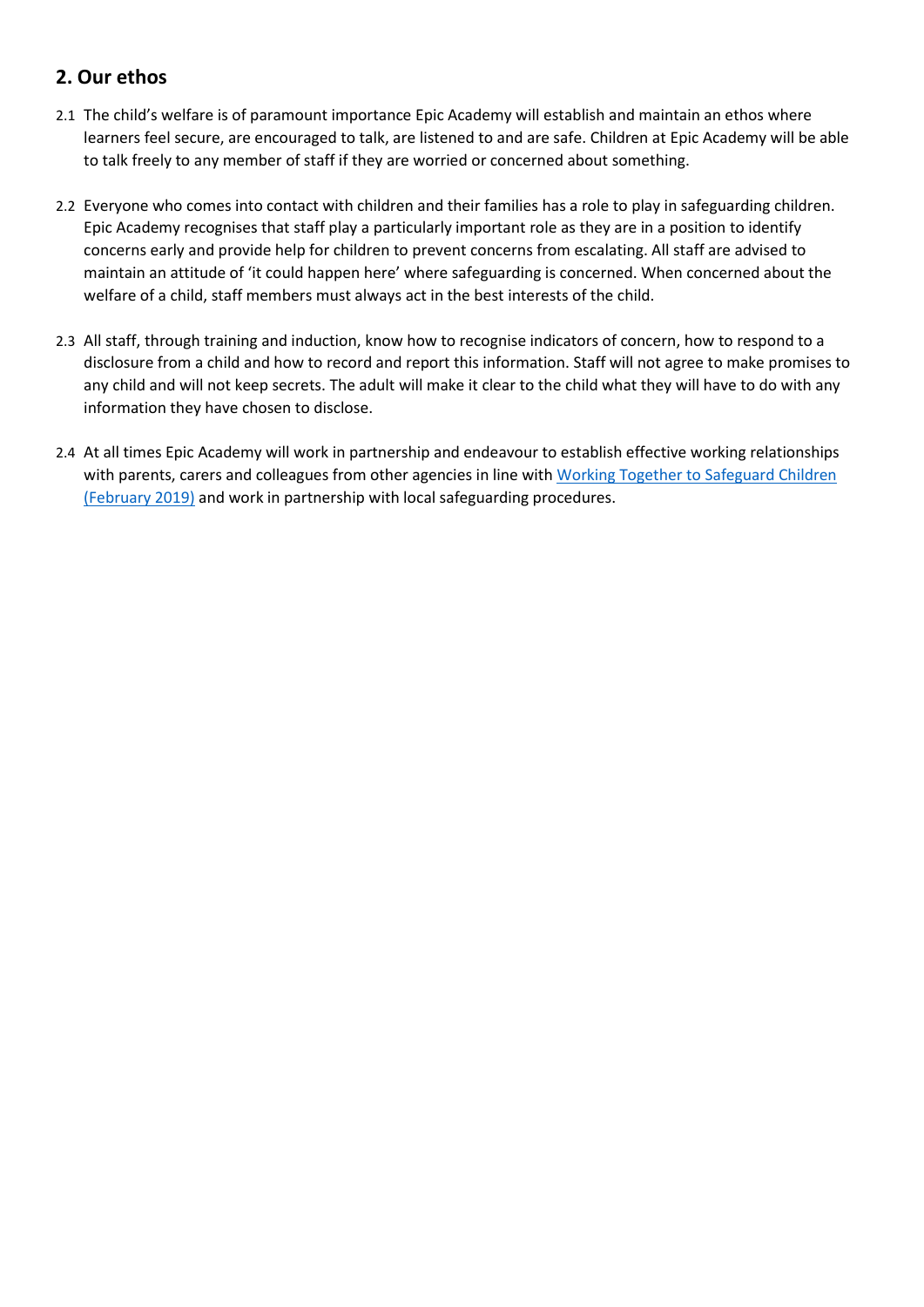### **3. Roles and Responsibilities**

- 3.1 It is the responsibility of every member of staff, volunteer and regular visitor to Epic Academy to ensure that they carry out the requirements of this policy and, at all times, work in a way that will safeguard and promote the welfare of all learners. This includes the responsibility to provide a safe environment in which children can learn.
- 3.2 SCCU Group SLT are accountable for ensuring the effectiveness of this policy and compliance with it. Although SCCU Group takes collective responsibility to safeguard and promote the welfare of all, there is also a Designated Safeguarding Lead who has day-to-day responsibility for safeguarding within Epic Academy.

3.3 Epic Academy SLT will ensure that:

- the Safeguarding Policy is in place and is reviewed annually, is available publicly via Epic Academy website and has been written in line with Local Authority guidance and the requirements of the local safeguarding partners' policies and procedures;
- the Academy contributes to inter-agency working in line with Working Together to Safeguard Children [\(February 2019\);](https://www.gov.uk/government/publications/working-together-to-safeguard-children--2)
- a senior member of staff from the leadership team is designated to take the lead responsibility for safeguarding and child protection and that there is also a Deputy DSL in place who is appropriately trained to deal with any issues in the absence of the Designated Safeguarding Lead (DSL). There will always be cover for this role;
- all staff receive induction in safeguarding on appointment and are provided with a copy of this policy and the staff code of conduct;
- all staff undertake appropriate child protection training that is updated regularly, at least annually;
- appropriate procedures are in place for dealing with allegations against members of staff and volunteers in line with statutory guidance;
- safer recruitment practices are followed in accordance with the requirements of Keeping Children Safe [in Education \(September](https://www.gov.uk/government/publications/keeping-children-safe-in-education--2) 2020);

3.4 The SCCU Group are responsible for:

- identifying a senior member of staff from the leadership team to be the Designated Safeguarding Lead (DSL);
- identifying a member of staff to be the Designated Deputy Safeguarding Lead (DDSL);
- identifying alternative members of staff to act as the Designated Safeguarding Lead (DSL) and/or the Designated Deputy Safeguarding Lead (DDSL) in their absence to ensure there is always cover for these roles;
- ensuring that the policies and procedures are noted by SLT, particularly concerning referrals of cases of suspected abuse and neglect, and are followed by all staff;
- ensuring that all staff and volunteers feel able to raise concerns about poor or unsafe practice and such concerns are addressed sensitively in accordance with agreed whistle-blowing procedures;
- liaising with the Local Authority Designated Officer (LADO) in the event of an allegation of abuse being made against a member of staff.
- 3.5 The Designated Safeguarding Lead (DSL) is a senior member of staff from the leadership team who takes lead responsibility for safeguarding and child protection within the Academy. The DSL will carry out their role in accordance with the responsibilities outlined in Annex B of [Keeping Children Safe in Education \(September](https://www.gov.uk/government/publications/keeping-children-safe-in-education--2) [2020\);](https://www.gov.uk/government/publications/keeping-children-safe-in-education--2)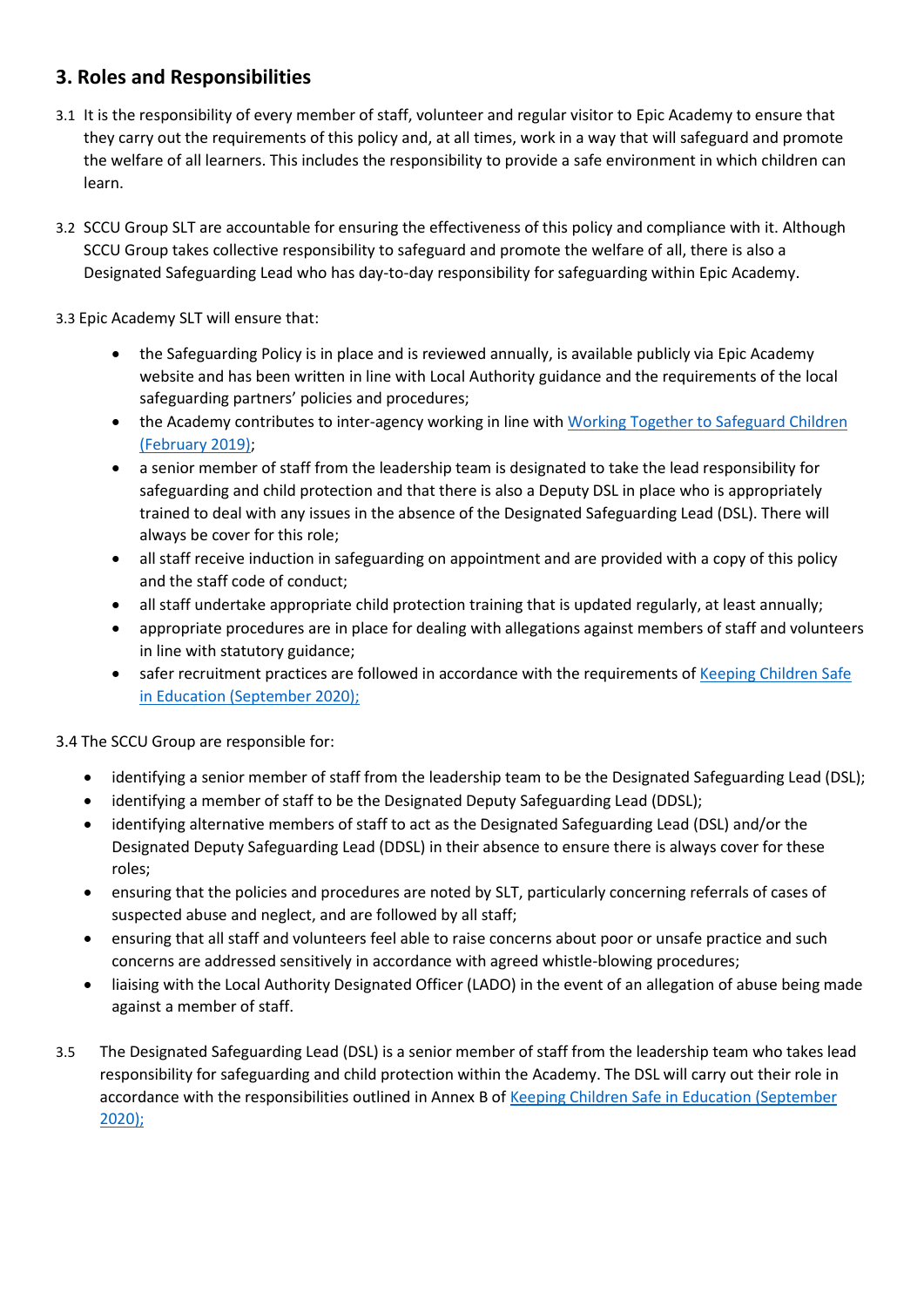3.6 The DSL will provide advice and support to other staff on child welfare and child protection matters. Any concern for a child's safety or welfare will be recorded in a timely fashion using MyConcern software to securely report and complete concern forms <https://www.myconcern.co.uk/>

| For the easy recording, managing and reporting of concerns.<br>Helping to protect children, young people and adults wherever they<br>are.                                                                                                                                                            |                                                            |
|------------------------------------------------------------------------------------------------------------------------------------------------------------------------------------------------------------------------------------------------------------------------------------------------------|------------------------------------------------------------|
| <b>Introducing MyConcern</b>                                                                                                                                                                                                                                                                         |                                                            |
| Designed by child protection professionals, MyConcern is a<br>Queen's Award-winning safeguarding software. It was created and<br>developed by child protection experts, with backgrounds in social<br>care, education and policing.                                                                  |                                                            |
| MyConcern allows anyone responsible for the protection of<br>children, young people and adults at risk to easily manage and<br>record all safeguarding and wellbeing concerns.                                                                                                                       |                                                            |
| Additionally, MyConcern helps to protect those at risk by allowing<br>early intervention using a trusted, secure and intuitive platform. It<br>also provides safeguarding leads with the peace of mind by<br>meeting the statutory, legal and moral obligations they have to<br>those in their care. |                                                            |
| <b>FIND OUT MORE ABOUT</b><br><b>MYCONCERN</b>                                                                                                                                                                                                                                                       | THE OUTEN'S AWARDS<br>FOR ENTERPRISE:<br><b>INNOVATION</b> |

- 3.7 Throughout the year the Designated Safeguarding Lead and/or the Deputy Designated Safeguarding Lead will always be available for staff to discuss any safeguarding concerns.
- 3.8 The DSL will attend child protection conferences and core group meetings. Through appropriate training, knowledge and experience they, or other appropriately designated member of staff, will liaise with Children's Services and other agencies where necessary, and make referrals of suspected abuse to them, take part in strategy discussions and other interagency meetings and contribute to the assessment of children. The DSL and safeguarding team are responsible for ensuring that all staff members and volunteers are aware of the policy and the procedure they need to follow. They will ensure that all staff, volunteers and regular visitors have received appropriate child protection information during induction. They will oversee all logs and child protection files are kept confidential and secure on our My Concerns portal.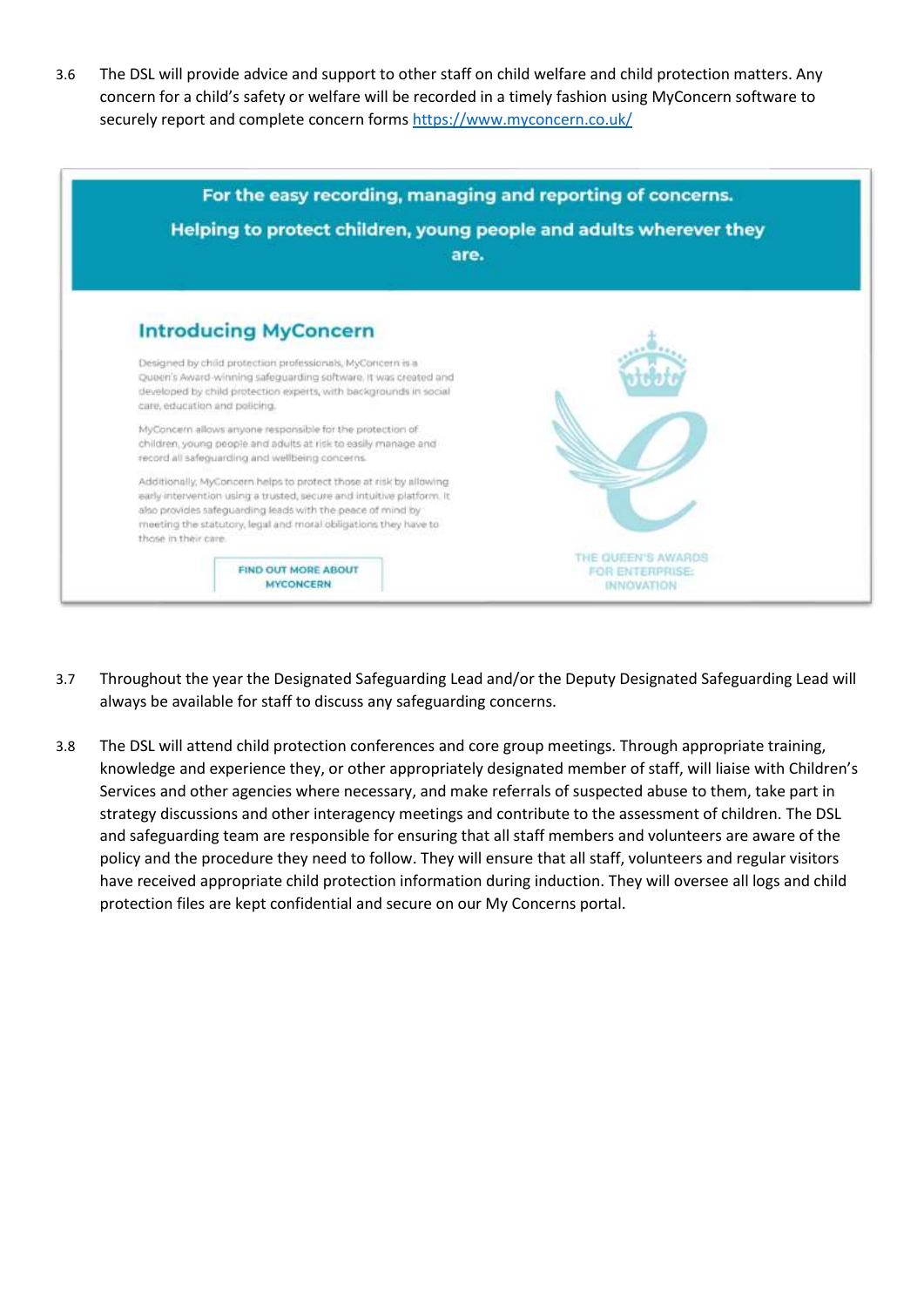# **4. Training and induction**

- 4.1 When new staff join, they will be informed of the safeguarding arrangements in place during their initial induction process. They will be given a copy of the Safeguarding Policy along with the Staff Code of Conduct, Part One o[f Keeping Children Safe in Education \(June 2020\);](https://www.gov.uk/government/publications/keeping-children-safe-in-education--2) and informed who the Designated Safeguarding Lead (DSL) and Deputy DSL are. All staff are expected to read these key documents (and to answer a short quiz to confirm that they have read Part one) and fully understand their responsibilities. They will also be informed of the recording procedures.
- 4.2 Every new member of staff or volunteer will receive safeguarding training. This programme will include information relating to signs and symptoms of abuse, how to manage a disclosure from a child, how to record and the remit of the role of the Designated Safeguarding Lead (DSL). The training will also include information about whistle-blowing in respect of concerns about another adult's behaviour and suitability to work with children.
- 4.3 In addition to the safeguarding induction, Epic Academy will ensure that mechanisms are in place to assist staff to understand and discharge their role and responsibilities as set out in Part one of [Keeping Children Safe in](https://www.gov.uk/government/publications/keeping-children-safe-in-education--2)  [Education\(June](https://www.gov.uk/government/publications/keeping-children-safe-in-education--2) 2020); In order to achieve this, the Academy will ensure that:
	- all members of staff will undertake appropriate safeguarding training on an annual basis.
	- evaluate the impact of this training;
	- all staff members receive regular safeguarding and child protection updates (for example, via email, ebulletins, staff meetings), as required, but at least annually, to provide them with the relevant skills and knowledge to safeguard children effectively.
- 4.4 Epic Academy actively encourages all staff to keep up to date with the most recent local and national safeguarding advice and guidance, Annex A o[f Keeping Children Safe in](https://www.gov.uk/government/publications/keeping-children-safe-in-education--2) Education (June 2020) provides links to guidance on specific safeguarding issues such as Child Sexual Exploitation and Female Genital Mutilation. In addition, throughout the Academy year the Academy will brief staff on key issues identified within Keeping [Children Safe in Education \(September](https://www.gov.uk/government/publications/keeping-children-safe-in-education--2) 2020).

**Why safeguarding is important**. We will ensure that children/young people will receive the right help, at the right time to address risk and prevent issues from escalating. Research and serious case reviews have repeatedly shown the dangers of failing to take effective action, which include:

- Failing to act and refer early signs of abuse and neglect
- Poor record-keeping Failing to listen to the views of the child
- Failing to re-assess concerns when situations do not improve
- Not sharing information, delays in sharing
- Lack of challenge to those who appear not to be taking action

Our policies and procedures aim to address all areas of poor practice and we ensure staff seek advice when unsure.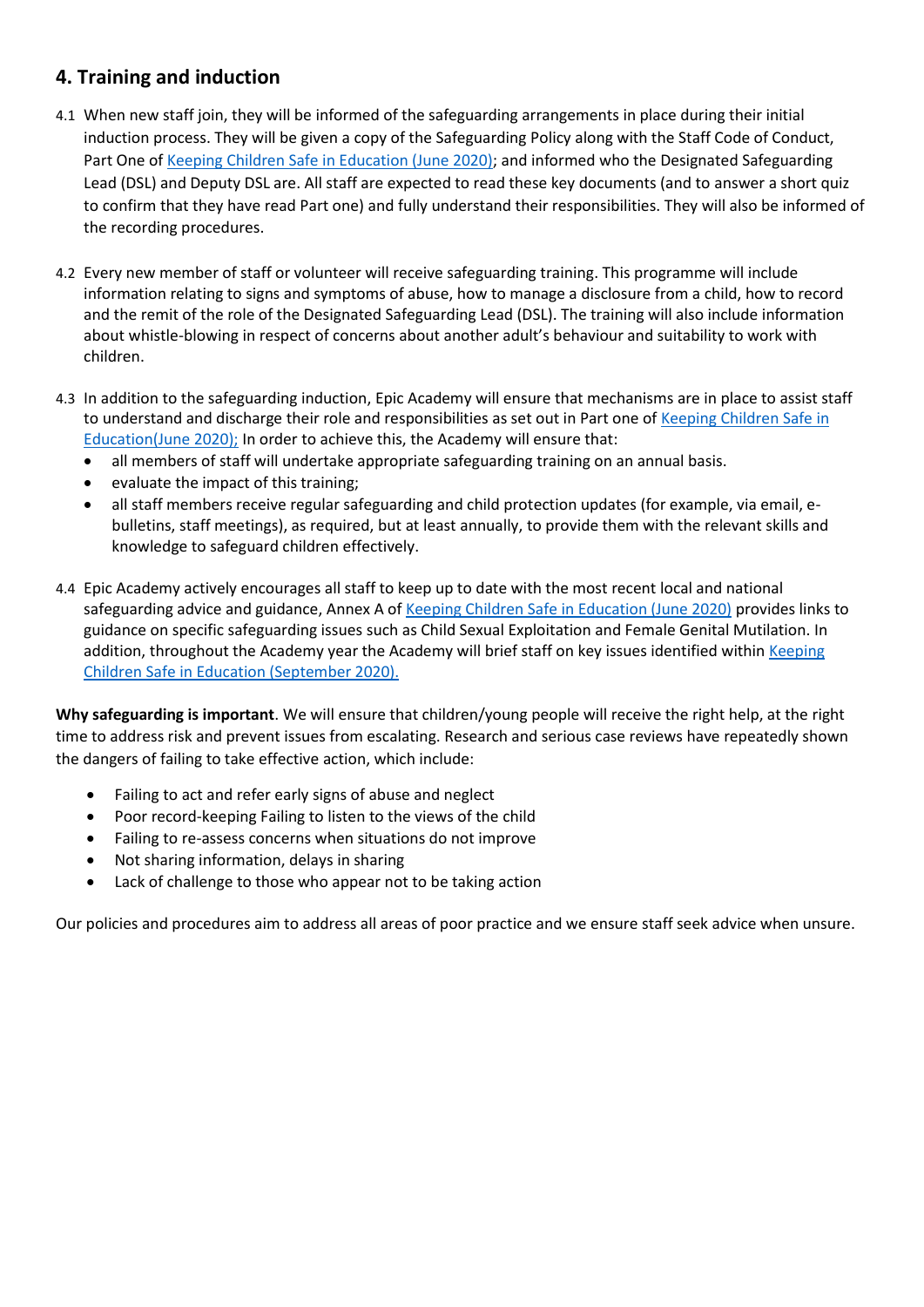### **5. Procedures for managing concerns**

5.1 All staff must follow our procedures which are consistent wit[h Working Together to Safeguard Children \(February](https://www.gov.uk/government/publications/working-together-to-safeguard-children--2)  [2019\)](https://www.gov.uk/government/publications/working-together-to-safeguard-children--2) an[d Keeping Children Safe in Education \(June 2020\).](https://www.gov.uk/government/publications/keeping-children-safe-in-education--2)

5.2 It is not the responsibility of staff to investigate welfare concerns or determine the truth of any disclosure or allegation. All staff, however, have a duty to recognise concerns and maintain an open mind. Accordingly, all concerns regarding the welfare of learners will be recorded and discussed with the designated senior person with responsibility for child protection (or another senior member of staff in the absence of the designated person) prior to any discussion with parents.

#### 5.3 Reporting

Staff must immediately report:

- any suspicion that a child is injured, marked, or bruised in a way which is not readily attributable to the normal knocks or scrapes received in play;
- any explanation given which appears inconsistent or suspicious;
- any behaviours which give rise to suspicions that a child may have suffered harm (e.g., worrying drawings or play);
- any concerns that a child may be suffering from inadequate care, ill treatment, or emotional maltreatment;
- any concerns that a child is presenting signs or symptoms of abuse or neglect;
- any significant changes in a child's presentation, including non-attendance;
- any hint or disclosure of abuse from any person;
- any concerns regarding person(s) who may pose a risk to children (e.g. living in a household with children present).

Disclosures or information may be received from learners, parents or other members of the public. The Academy recognises that those who disclose such information may do so with difficulty, having chosen carefully to whom they will speak. Accordingly, all staff will handle disclosures with sensitivity. Such information cannot remain confidential and staff will immediately communicate what they have been told to the Designated Safeguarding Lead.

Staff will not investigate but will, wherever possible, elicit enough information to pass on to the Designated Safeguarding Lead in order that s/he can make an informed decision of what to do next. Staff will:

- listen to and take seriously any disclosure or information that a child may be at risk of harm;
- try to ensure that the person disclosing does not have to speak to another member of Academy staff;
- clarify the information;
- try to keep questions to a minimum and of an 'open' nature e.g. 'Can you tell me what happened?' rather than 'Did x hit you?';
- try not to show signs of shock, horror or surprise;
- not express feelings or judgments regarding any person alleged to have harmed the child;
- explain sensitively to the person that they have a responsibility to refer the information to the senior designated person;
- reassure and support the person as far as possible;
- explain that only those who 'need to know' will be told;
- explain what will happen next and that the person will be involved as appropriate;
- record on My Concerns portal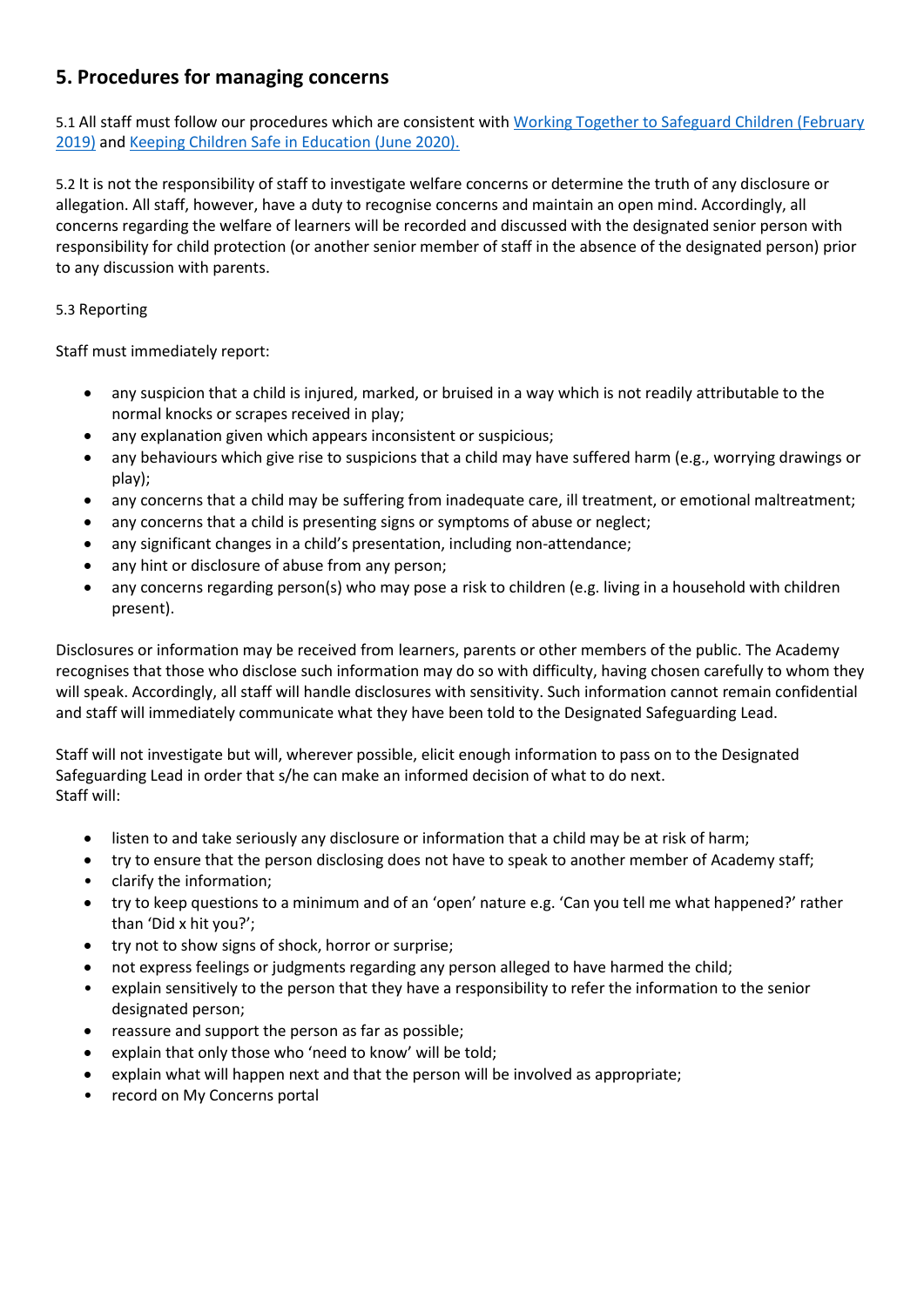- 5.4 Epic Academy adheres to child protection procedures that have been agreed locally through the local safeguarding partners. Where children and families in need of support are identified, the Academy will carry out its responsibilities in accordance with local threshold guidance.
- 5.5 Every member of staff including volunteers working with children are advised to maintain an attitude of 'it could happen here' where safeguarding is concerned. When concerned about the welfare of a child, staff members should always act in the interests of the child and have a responsibility to act as outlined in this policy.
- 5.6 All staff are encouraged to report any concerns that they have and not see these as insignificant. On occasions, a referral is justified by a single incident such as an injury or disclosure of abuse. More often however, concerns accumulate over a period and are evidenced by building up a picture of harm over time; this is particularly true in cases of emotional abuse and neglect. In these circumstances, it is crucial that staff record and pass on concerns in accordance with this policy to allow the DSL to build up a picture and access support for the child at the earliest opportunity. A reliance on memory without accurate and contemporaneous records of concern could lead to a failure to protect.
- 5.7 It is not the responsibility of staff to investigate welfare concerns or determine the truth of any disclosure or allegation. All staff, however, have a duty to recognise concerns and pass the information on in accordance with the procedures outlined in this policy.
- 5.8 The Designated Safeguarding Lead (DSL) should be used as a first point of contact for concerns and queries regarding any safeguarding concern in the Academy. Any member of staff or visitor to the Academy who receives a disclosure of abuse or suspects that a child is at risk of harm must report it immediately to the DSL or, if unavailable, to the alternative designated person. In the absence of either of the above, the matter should be brought to the attention of the most senior member of staff.
- 5.9 All concerns about a child or young person should be reported without delay and recorded using the agreed procedures and on paper if appropriate.

Following receipt of any information that raises concern, the DSL will consider what action to take and will seek advice from Children's Services as required. All information and actions taken, including the reasons for any decisions made, will be fully documented. All referrals will be made in line with local Children's Services procedures. If, at any point, there is a risk of immediate serious harm to a child a referral should be made to Children's Services and/or the police immediately.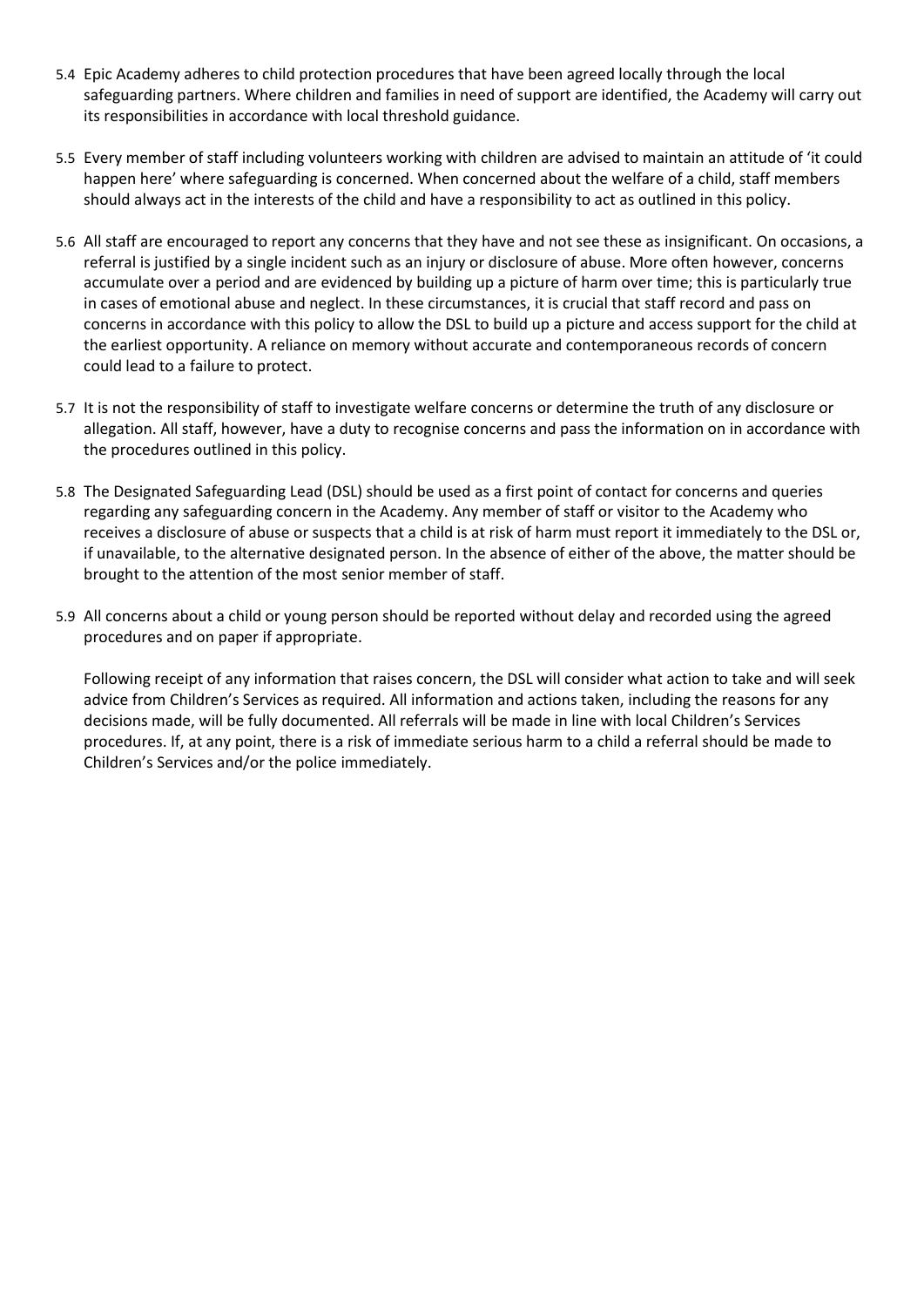# **6. Records and information sharing**

6.1 If staff are concerned about the welfare or safety of any child at Epic Academy, they will record their concern on My Concerns system. Any concern can be discussed immediately with a DSL for guidance and next steps. Otherwise, the concern can be raised through MyConcern that will notify a DSL once submitted.

| myconcern | Don't have MyConcern and need safeguarding software?<br>Visit myconcern.co.uk                                                                  |  |
|-----------|------------------------------------------------------------------------------------------------------------------------------------------------|--|
|           | myconcern<br><b>Email Address</b><br>ö<br>Email address is required<br>Password<br>Persovont la required<br>Log.in<br>Forgatten vour oassword? |  |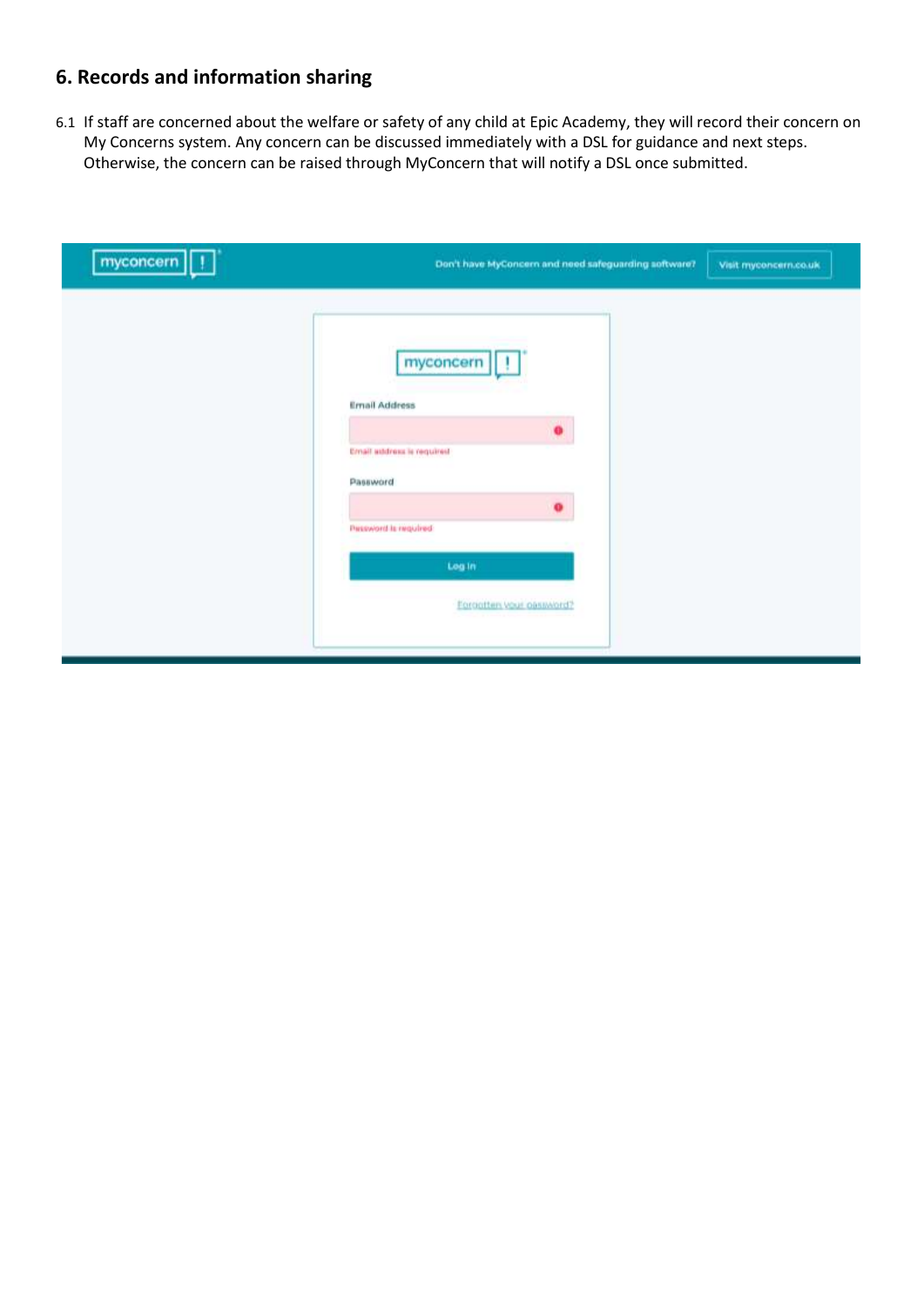### **7. Working with parents and carers**

- 7.1 Epic Academy is committed to working in partnership with parents/carers to safeguard and promote the welfare of children and to support them to understand statutory responsibilities in this area.
- 7.2 Epic Academy is committed to working with parents positively, openly and honestly and will ensure that all parents are treated with respect, dignity and courtesy. The Academy respects parents' rights to privacy and confidentiality and will not share sensitive information unless granted permission, or where it is necessary to do so in order to safeguard a child from harm.
- 7.3 Epic Academy will seek to share with parents any concerns about their child unless to do so may place a child at increased risk of harm. A lack of parental engagement or agreement regarding the concerns Epic Academy has about a child will not prevent the DSL making a referral to Children's Services in those circumstances where it is appropriate to do so.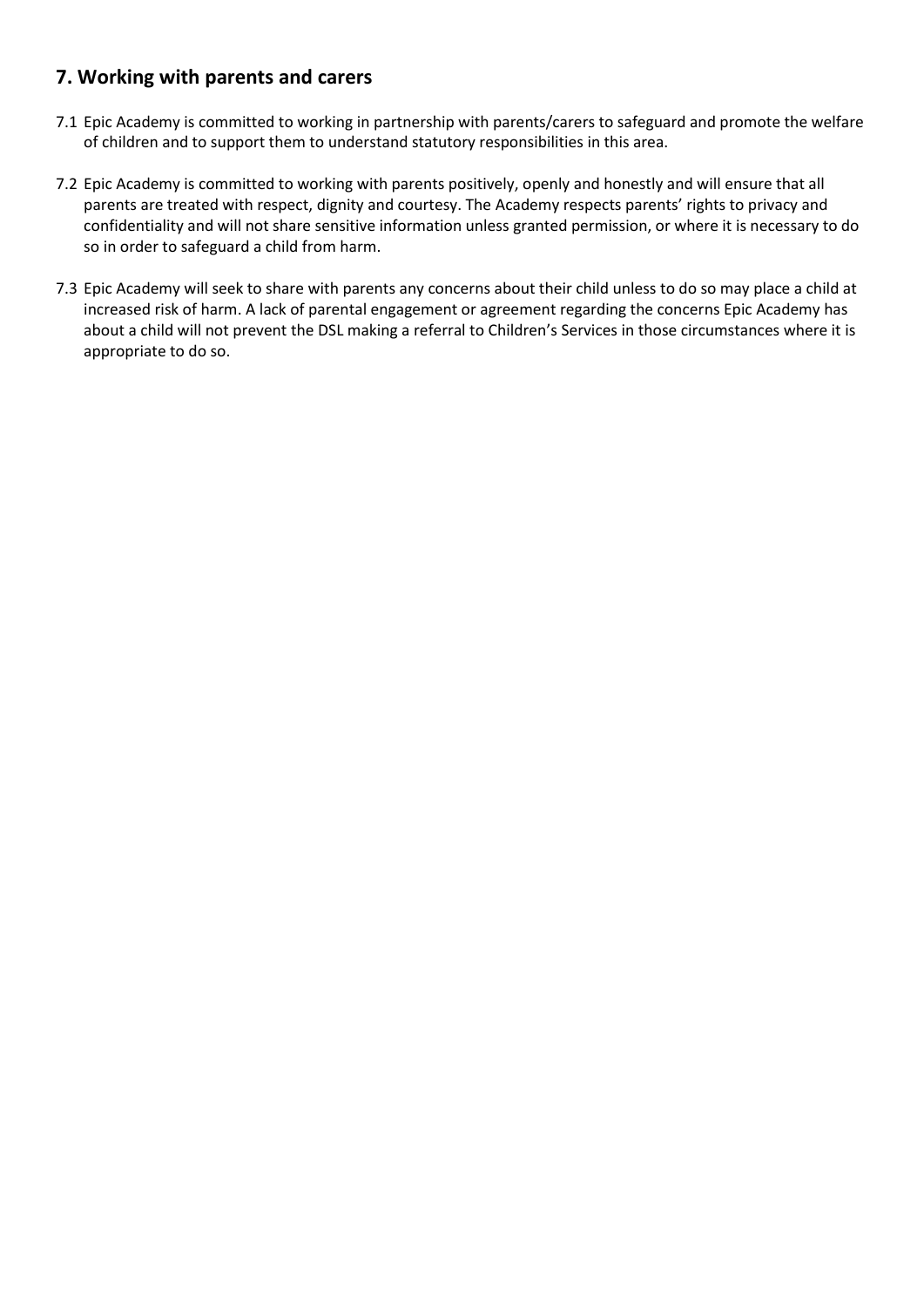### **8. Safer recruitment**

- 8.1 Epic Academy will ensure that every Manager has completed appropriate safer recruitment training. At all times SCCU Group SLT will ensure that safer recruitment practices are followed in accordance with the requirements o[f Keeping Children Safe in Education \(September](https://www.gov.uk/government/publications/keeping-children-safe-in-education--2) 2020).
- 8.2 Epic Academy will use the recruitment and selection process to deter and reject unsuitable candidates; it will require evidence of original academic certificates and will not accept testimonials but insist on taking up references prior to interview. The Academy will question the contents of application forms if they are unclear, will undertake Disclosure and Barring Service checks and use any other means of ensuring the most suitable people to work with children are recruited and selected.
- 8.3 The Quality Manager will maintain a Single Central Register of all safer recruitment checks carried out in line with statutory requirements.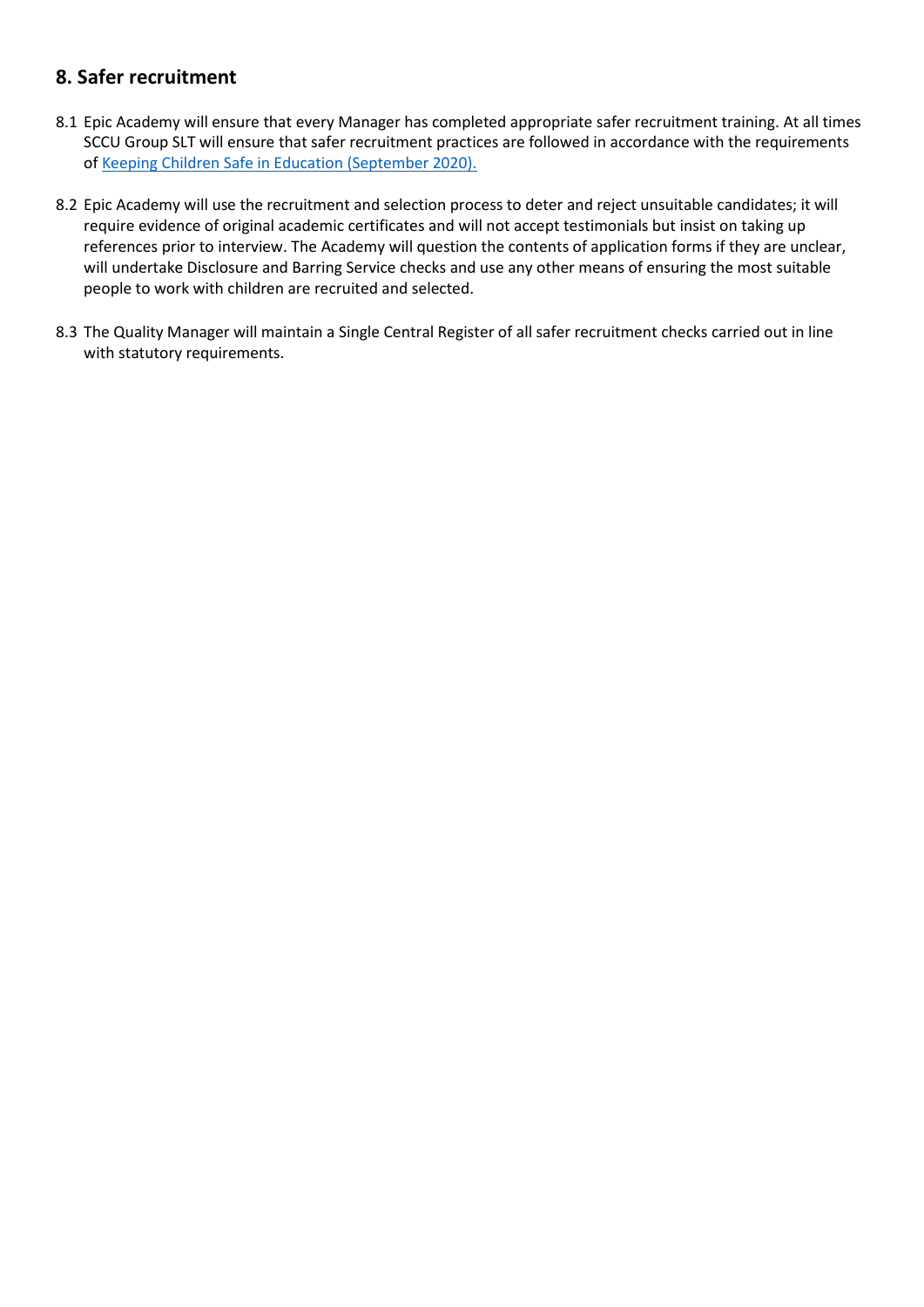### **9. Safer working practice**

- 9.1 All adults who come into contact with children have a duty of care to safeguard and promote their welfare. There is a legal duty placed upon Epic Academy to ensure that all adults who work with or on behalf of children are competent, confident and safe to do so.
- 9.2 All adults working will wear a lanyard at all times.
- 9.3 All staff will be provided with a copy of Epic Academy's Code of Conduct at induction. They will be expected to know and understand Code of Conduct. There will be occasion when some form of physical contact is inevitable, for example if a child has an accident or is hurt or is in a situation of danger to themselves or others around them.
- 9.4 Guidance about acceptable conduct and safe practice will be given to all staff and volunteers during induction. These are sensible steps that every adult should take in their daily professional conduct with children. This advice can be found in *'Guidance for Safer Working Practices for Adults who Work with* [Children and Young People in Education Settings' \(April 2020\).](https://www.saferrecruitmentconsortium.org/GSWP%20COVID%20addendum%20April%202020%20final-2.pdf) All staff and volunteers are expected to carry out their work in accordance with this guidance and will be made aware that failure to do so could lead to disciplinary action.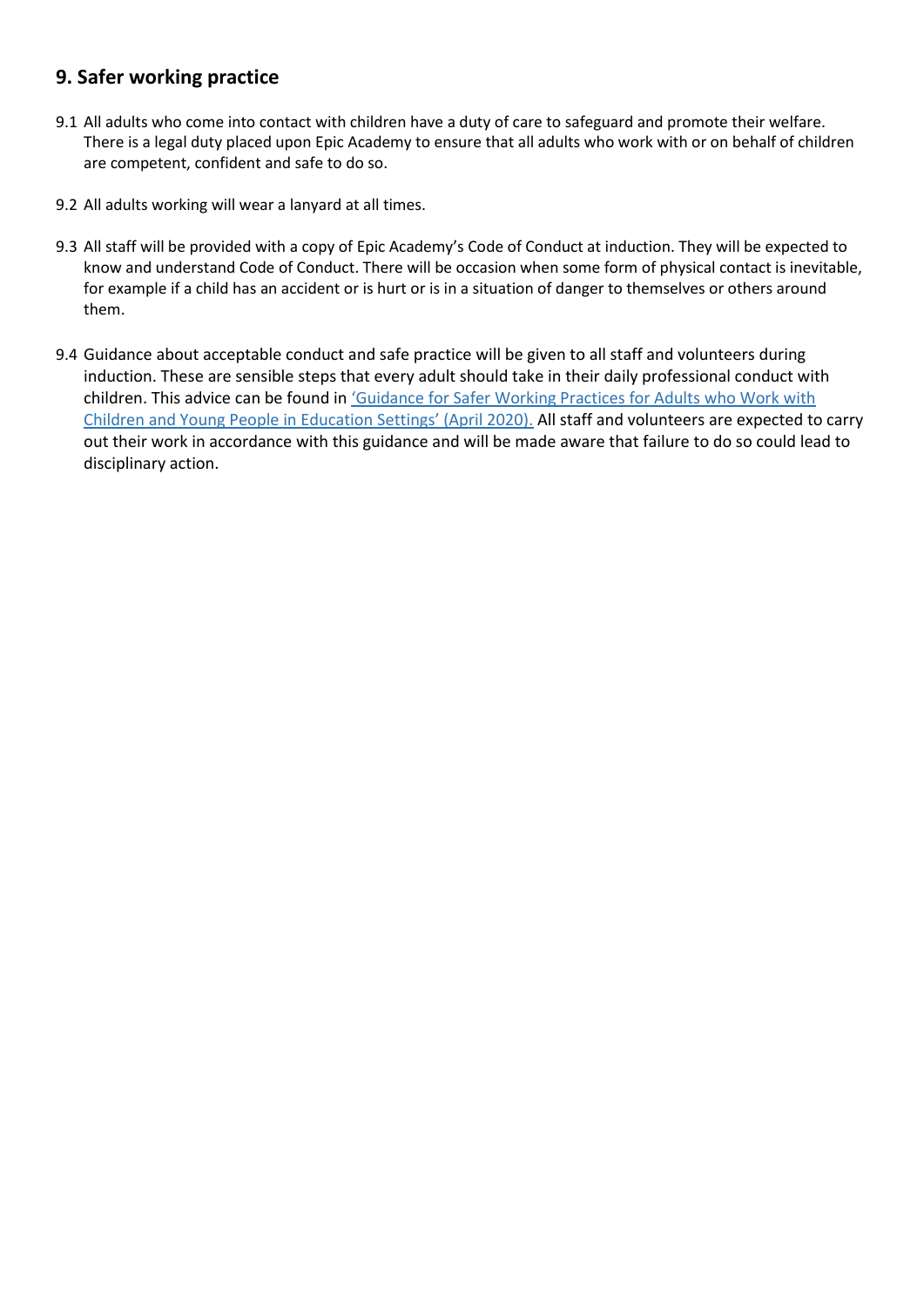### **10. Managing allegations against staff and volunteers**

Epic Academy aims to provide a safe and supportive environment which secures the wellbeing and very best outcomes for the children; it recognises that sometimes the behaviour of adults may lead to an allegation of abuse being made.

Allegations sometimes arise from a differing understanding of the same event, but when they occur, they are distressing and difficult for all concerned. Epic Academy recognises that many allegations are genuine and there are some adults who deliberately seek to harm or abuse children.

Epic Academy will take all possible steps to safeguard children and to ensure that adults in Epic Academy are safe to work with children; it will always ensure that the procedures outlined in the local procedures and Part 4 of 'Keeping Children Safe in Education', DfE (2020) are adhered to and will seek appropriate advice from the Local Authority Designated Officer (LADO). The LADO can be contacted to request a consultation or to make a referral.

If an allegation is made or information is received about any adult who works in Epic Academy which indicates that they may be unsuitable to work with children, the member of staff receiving the information will inform the DSL, Deputy DSL or the SCCU Group SLT immediately. This includes concerns relating to agency, sub-contractors and volunteers. Should an allegation be made against the Managing Director this should be reported to the DSL or directly to the LADO.

The DSL, Deputy DSL or SCCU Group will seek advice from the LADO within one working day. No member of staff will undertake further investigations before receiving advice from the LADO.

Any member of staff or volunteer who does not feel confident to be able to raise their concerns with the DSL, Deputy DSL or SLT Group should contact the LADO directly. Further [NSPCC guidance on whistleblowing](https://www.nspcc.org.uk/keeping-children-safe/reporting-abuse/dedicated-helplines/whistleblowing-advice-line/) is available as is their whistleblowing helpline for staff who do not feel able to raise concerns regarding child protection failures internally. Staff can call: 0800 028 0285 (available from 8:00am to 8:00pm, Monday to Friday) or via e-mail: help@nspcc.org.uk.

The Academy has a legal duty to refer to the Disclosure and Barring Service anyone who has harmed, or poses a risk of harm, to a child, or if there is reason to believe the member of staff has committed one of a number of listed offences, and who has been removed from working (paid or unpaid) in regulated activity, or would have been removed had they not left. The DBS will consider whether to bar the person. If these circumstances arise in relation to a member of staff at the Academy, a referral will be made as soon as possible after the resignation or removal of the individual in accordance with advice from the LADO and/or HR.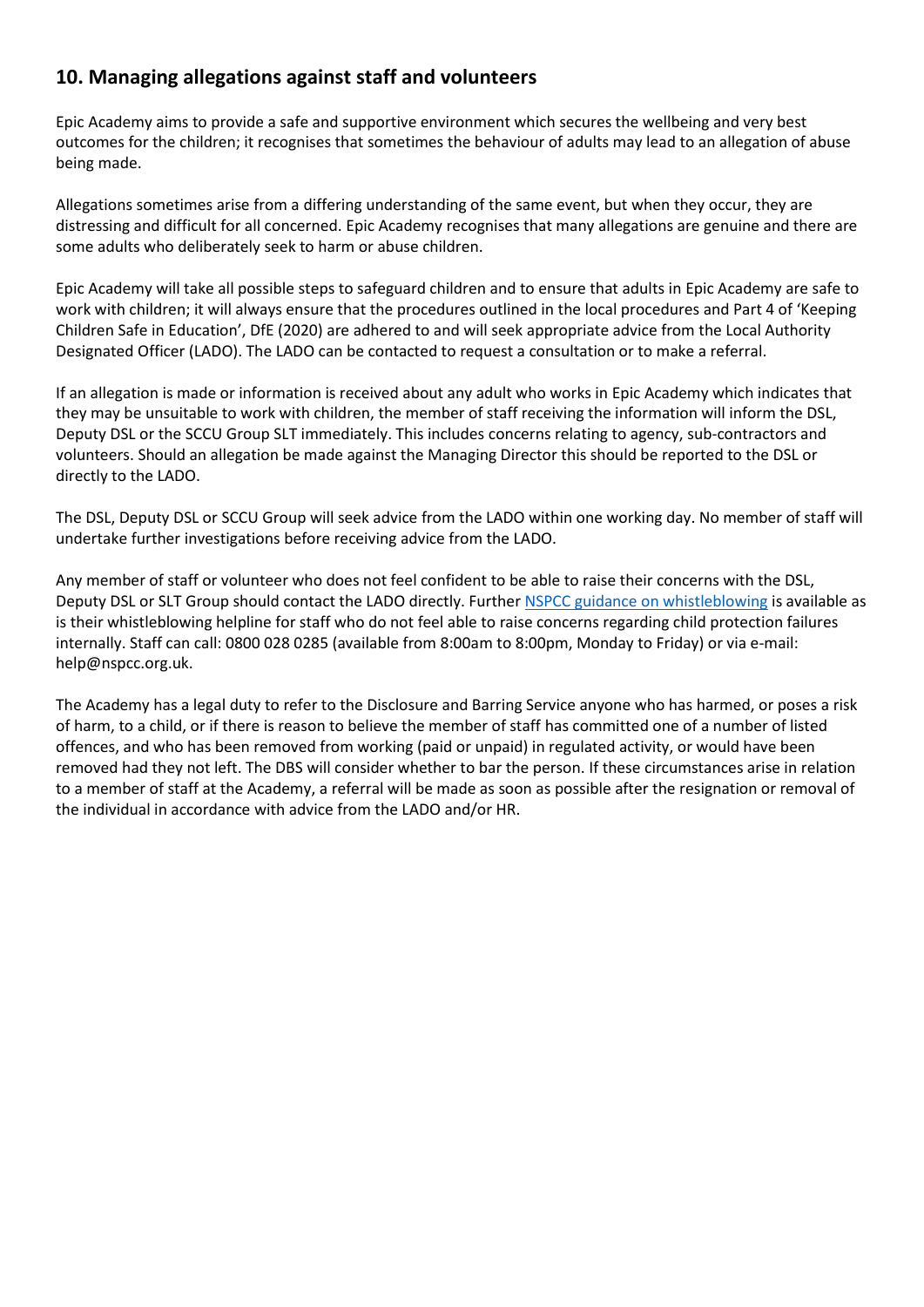# **11. Statutory framework**

This policy has been devised in accordance with the following legislation and guidance:

- [Working Together to Safeguard Children: A guide to inter-agency working to safeguard and promote](https://www.gov.uk/government/publications/working-together-to-safeguard-children--2)  [the welfare of children \(February 2019\)](https://www.gov.uk/government/publications/working-together-to-safeguard-children--2)
- [Keeping Children Safe in Education](https://www.gov.uk/government/publications/keeping-children-safe-in-education--2) (September [2020\)](https://www.gov.uk/government/publications/keeping-children-safe-in-education--2)
- [Guidance for Safer Working Practices for Adults who Work with Children and Young People in Education](https://www.saferrecruitmentconsortium.org/GSWP%20COVID%20addendum%20April%202020%20final-2.pdf)  [Settings' \(April 2020\).](https://www.saferrecruitmentconsortium.org/GSWP%20COVID%20addendum%20April%202020%20final-2.pdf)
- [What to do if you're worried a child is being abused \(March 2015\)](https://assets.publishing.service.gov.uk/government/uploads/system/uploads/attachment_data/file/419604/What_to_do_if_you_re_worried_a_child_is_being_abused.pdf)
- [Information Sharing: Advice for practitioners \(July 2018\)](https://www.gov.uk/government/publications/safeguarding-practitioners-information-sharing-advice)
- [The Prevent Duty: Departmental advice for schools and childcare providers \(April 2019\)](https://www.gov.uk/government/publications/prevent-duty-guidance)
- [Mandatory Reporting of Female Genital Mutilation](https://www.gov.uk/government/publications/mandatory-reporting-of-female-genital-mutilation-procedural-information)  procedural information (Home Office October [January 2020\)](https://www.gov.uk/government/publications/mandatory-reporting-of-female-genital-mutilation-procedural-information)
- Local safeguarding procedures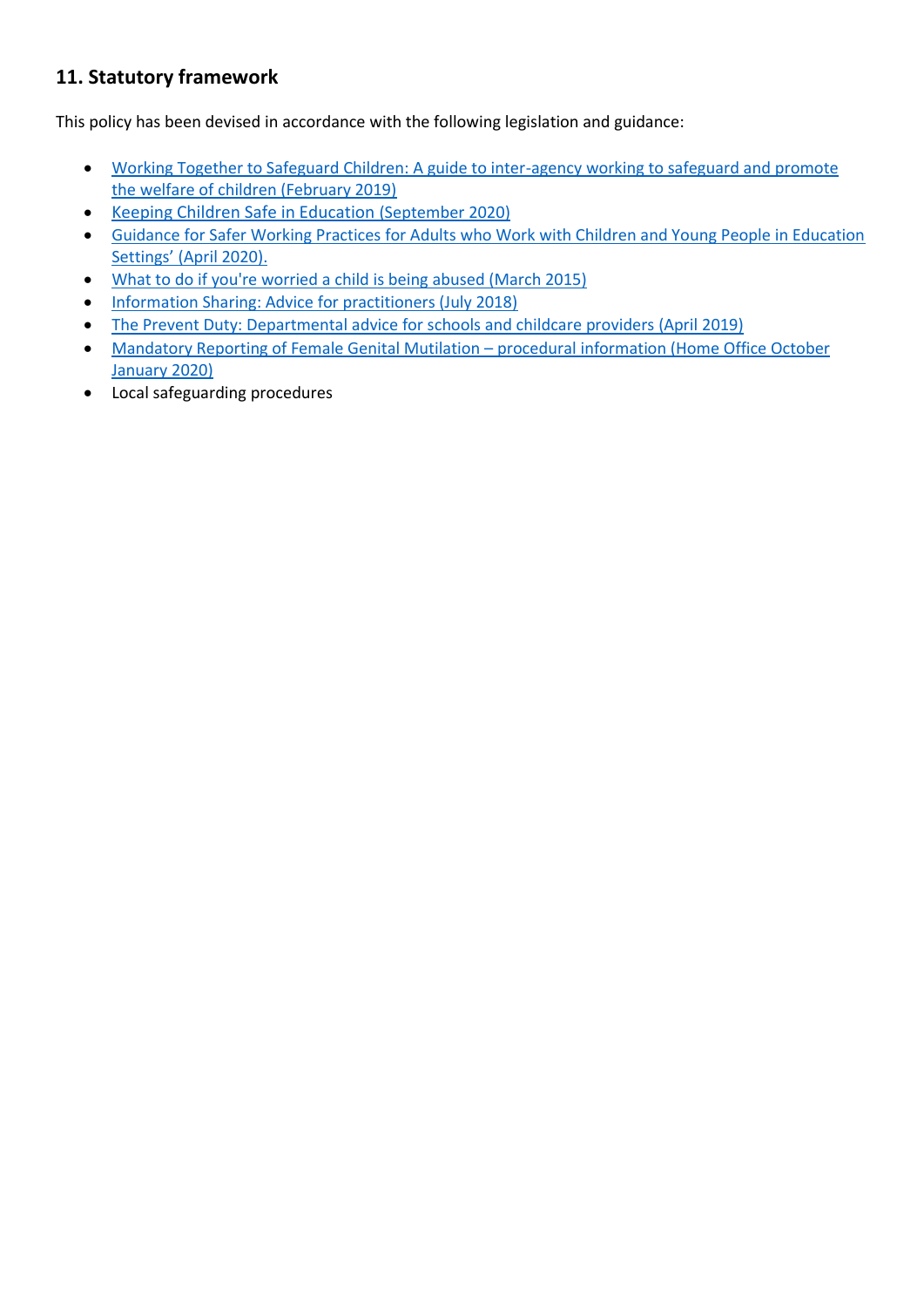### **12. Definitions:**

- As in the Children Acts 1989 and 2004, a **child** is anyone who has not yet reached his/her 18th birthday.
- **Harm** means ill-treatment or impairment of health and development, including, for example, impairment suffered from seeing or hearing the ill-treatment of another.
- **Development** means physical, intellectual, emotional, social or behavioural development; **Health** includes physical and mental health; **Ill-treatment** includes sexual abuse and other forms of ill-treatment which are not physical.
- **Abuse** and **neglect** are forms of maltreatment. Somebody may abuse or neglect a child by inflicting harm or failing to act to prevent harm. Children may be abused in a family or in an institutional or community setting; by those known to them, or, more rarely, by others. Abuse can take place wholly online, or technology may be used to facilitate offline abuse. Children may be abused by an adult or adults or by another child or children.
- **Physical abuse** may involve hitting, shaking, throwing, poisoning, burning or scalding, drowning, suffocating or otherwise causing physical harm to a child. Physical harm may also be caused when a parent or carer fabricates the symptoms of or deliberately induces illness in a child.
- **Sexual abuse** involves forcing or enticing a child or young person to take part in sexual activities, not necessarily involving a high level of violence, whether or not the child is aware of what is happening. The activities may involve physical contact, including assault by penetration (for example, rape or oral sex) or non-penetrative acts such as masturbation, kissing, rubbing and touching outside of clothing. They may also include non-contact activities, such as involving children in looking at, or in the production of, sexual images, watching sexual activities, encouraging children to behave in sexually inappropriate ways, or grooming a child in preparation for abuse (including via the internet). Sexual abuse is not solely perpetrated by adult males. Women can also commit acts of sexual abuse, as can other children.
- **Emotional abuse** is the persistent emotional maltreatment of a child such as to cause severe and persistent adverse effects on the child's emotional development. It may involve conveying to children that they are worthless or unloved, inadequate, or valued only insofar as they meet the needs of another person. It may include not giving the child opportunities to express their views, deliberately silencing them or 'making fun' of what they say or how they communicate. It may feature age or developmentally inappropriate expectations being imposed on children. These may include interactions that are beyond the child's developmental capability, as well as overprotection and limitation of exploration and learning, or preventing the child participating in normal social interaction. It may involve seeing or hearing the ill-treatment of another. It may involve serious bullying (including online bullying), causing children frequently to feel frightened or in danger, or the exploitation or corruption of children. Some level of emotional abuse is involved in all types of maltreatment of a child, though it may occur alone.
- **Neglect** is the persistent failure to meet a child's basic physical and/or psychological needs, likely to result in the serious impairment of the child's physical or mental health or development. Neglect may occur during pregnancy as a result of maternal substance abuse. Once a child is born, neglect may involve a parent or carer failing to:
	- provide adequate food and clothing, shelter (including exclusion from home or abandonment);
	- protect a child from physical and emotional harm or danger;
	- **E** ensure adequate supervision (including the use of inadequate caretakers);
	- ensure access to appropriate medical care or treatment;
	- it may also include neglect of, or unresponsiveness to, a child's basic emotional needs.

### • **Contextual Safeguarding**

Safeguarding incidents and/or behaviours can be associated with factors outside of the Academy and can occur between children outside the Academy. Staff should be considering the context within such incidents and/or behaviours. This will be done through assessing the wider environmental factors that are present in a child's life that are a threat to their safety and welfare.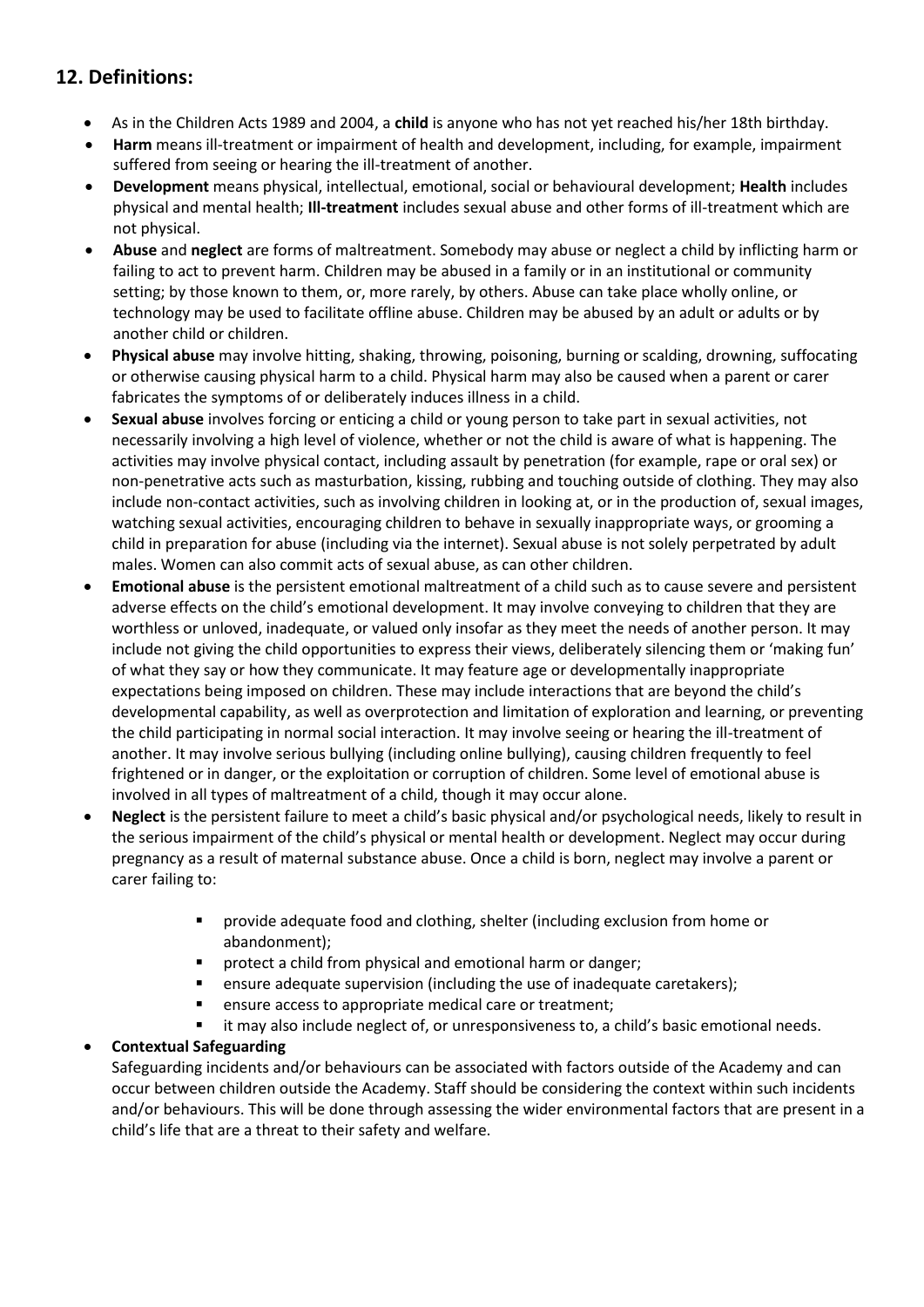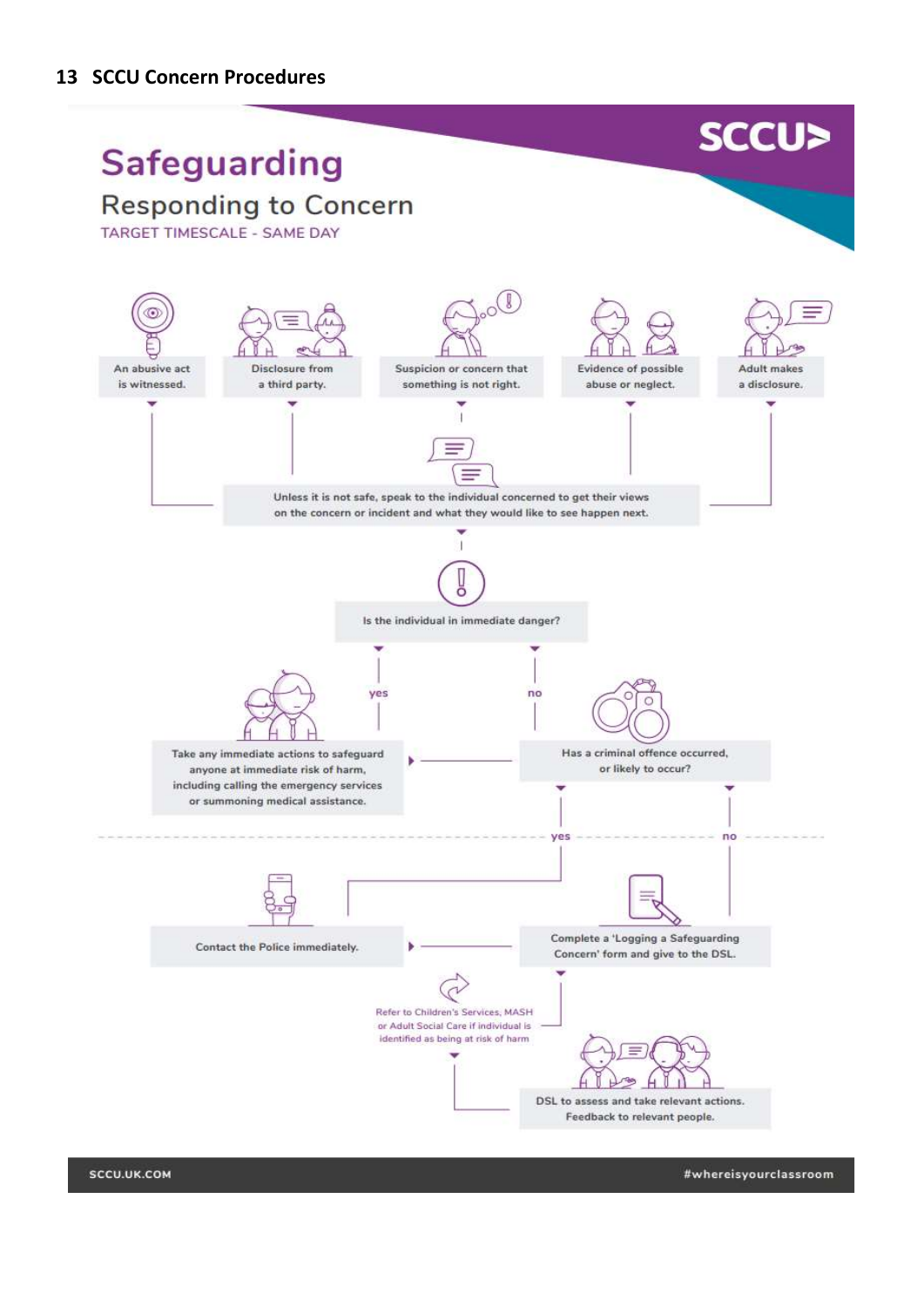### **14. Safeguarding induction sheet**

# **(For new or supply staff and regular visitors or volunteers)**

Epic Academy staff have a statutory duty to safeguard and promote the welfare of children, and at the Academy we take this responsibility seriously.

Any concerns raised can be directed to a staff member or you can seek the names below. A paper version will be recorded in the initial instance and then uploaded onto MyConcerns.

#### **The people you should talk to in Academy are:**

| Epic Academy Designated Safeguarding Lead (DSL): | G Plant                |  |
|--------------------------------------------------|------------------------|--|
| Location of office:                              | <b>SCCU Group HQ</b>   |  |
| Contact details:                                 | gplant@sccu.uk.com     |  |
| SCCU Group Designated Safeguarding Lead (DSL):   | L Morrissey            |  |
| Location of office:                              | <b>SCCU Group HQ</b>   |  |
| Contact details:                                 | Imorrissey@sccu.uk.com |  |
| <b>Managing Director:</b>                        | S Riddell              |  |
| Contact details:                                 | sriddell@sccu.uk.com   |  |
| <b>Operations Director:</b>                      | J Pease                |  |
| Contact details:                                 | jpease@sccu.uk.com     |  |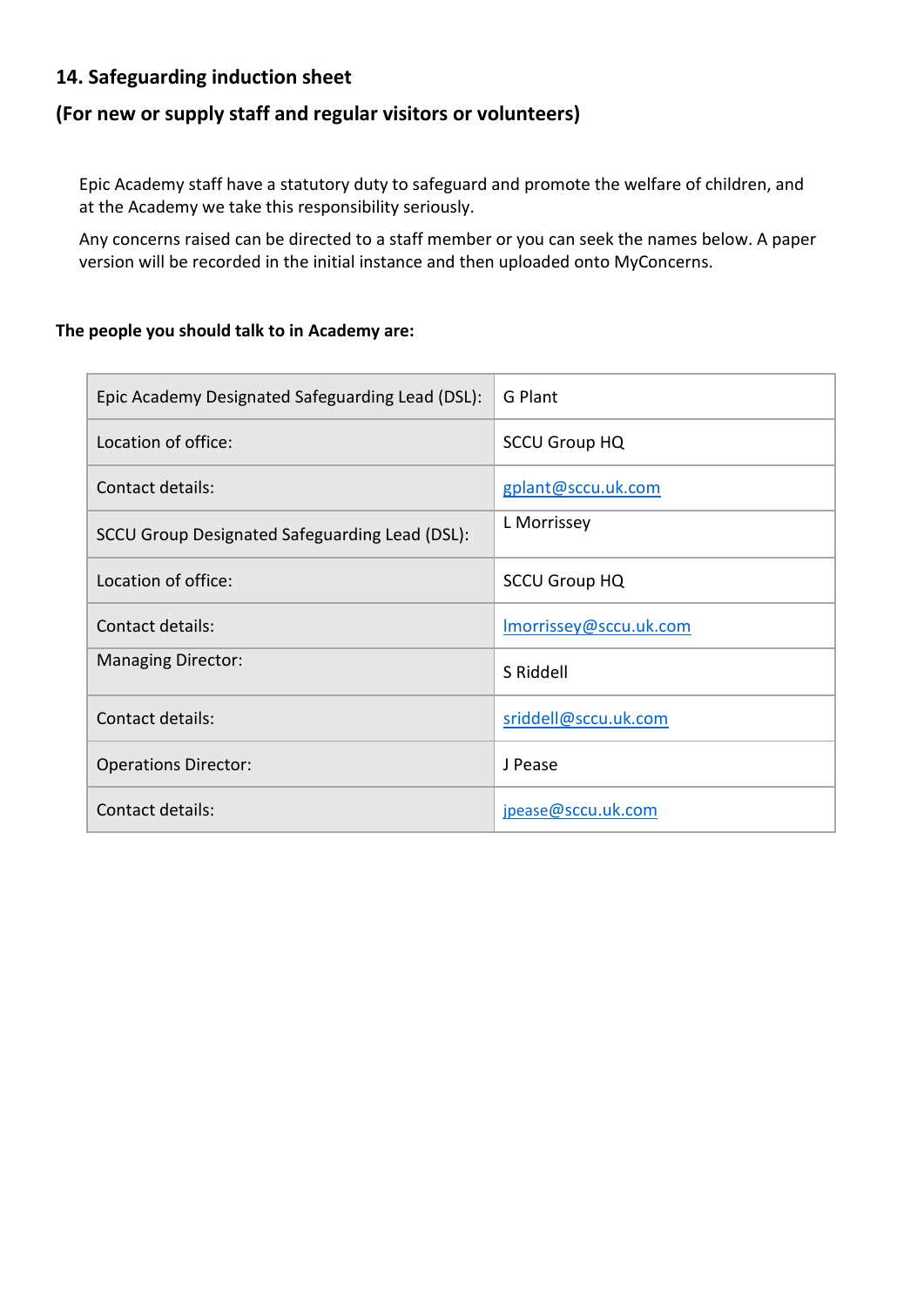### **Vulnerability**

Alongside the specific safeguarding issues listed below staff should consider children who may be particularly vulnerable to abuse and may require early help: Factors that can increase vulnerabilities can include any children with additional needs including;

- children with special educational needs / disabled children (SEND);
- children facing housing issues such as frequent moves and homelessness;
- those living in families with chaotic lifestyles;
- families with increased stress, parental mental health and/or drug and alcohol dependency;
- those children living elsewhere, with friends, relatives, are in care or are leaving care;
- asylum seekers / refugees;
- those vulnerable to discrimination on the basis of their sexuality, race, religion, ethnicity or disability;
- children at risk from neglect or abuse including specific issues such as FGM, CSE, forced marriage, radicalisation and living in households with domestic abuse;
- children with communication difficulties;
- children without adequate parenting / supervision which could lead to abuse, risk-related behaviour and sexual exploitation.

This this not an exhaustive list but merely an example of vulnerabilities that staff must consider when identifying safeguarding concerns. For more information on specific safeguarding issues please refer to Part 1 and Annex A of [Keeping Children Safe in Education \(September 2020\).](https://www.gov.uk/government/publications/keeping-children-safe-in-education--2)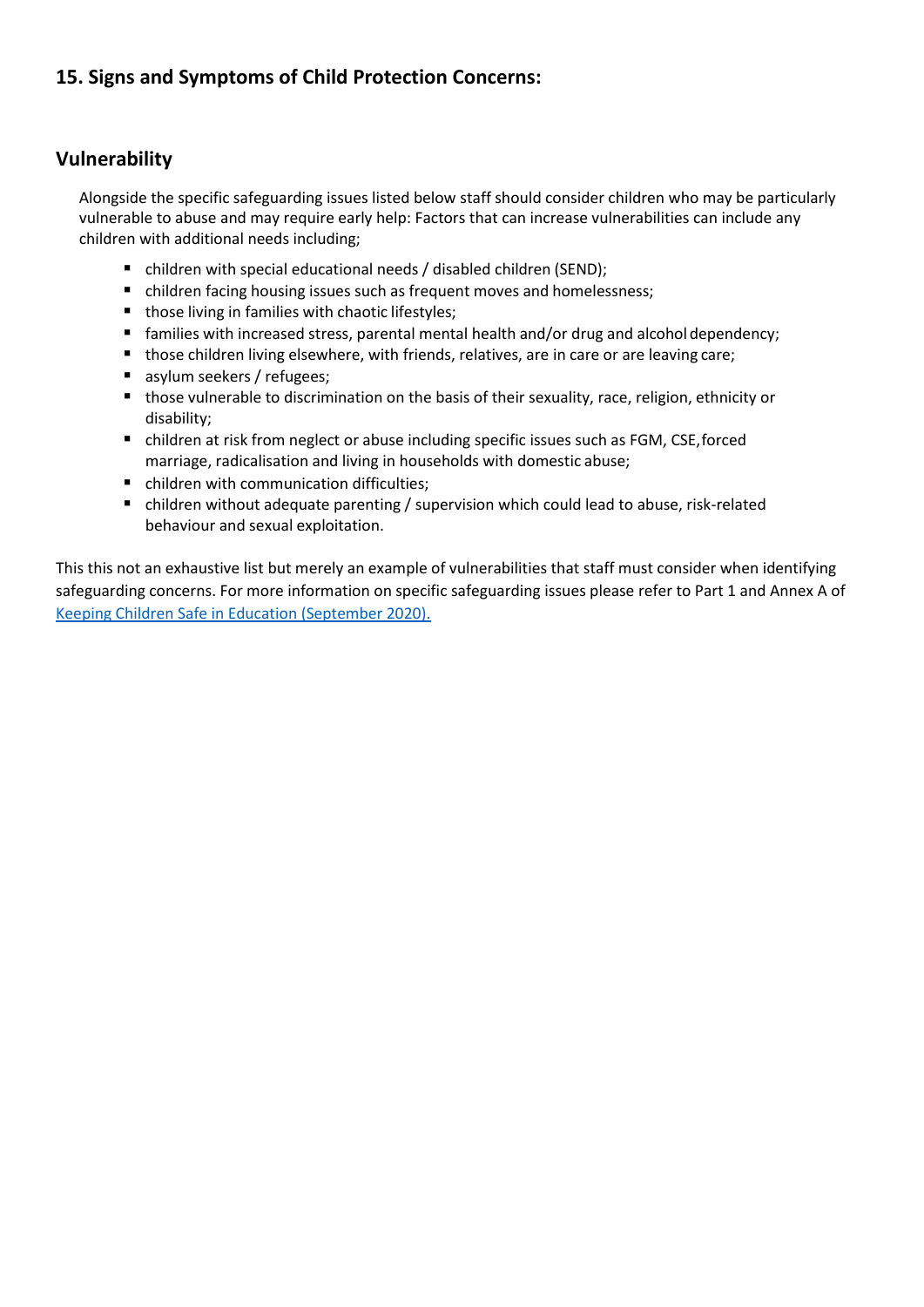### **Child sexual exploitation**

The following list of indicators is not exhaustive or definitive, but it does highlight common signs which can assist professionals in identifying children or young people who may be victims of sexual exploitation. Signs include:

- underage sexual activity;
- inappropriate sexual or sexualised behaviour;
- sexually risky behaviour, 'swapping' sex;
- repeated sexually transmitted infections;
- in girls, repeated pregnancy, abortions, miscarriage;
- receiving unexplained gifts or gifts from unknown sources;
- having multiple mobile phones and worrying about losing contact via mobile phone;
- having unaffordable new things (clothes, mobile phone) or expensive habits (alcohol, drugs);
- changes in the way they dress;
- going to hotels or other unusual locations to meet friends;
- seen at known places of concern;
- moving around the country, appearing in new towns or cities, not knowing where they are;
- getting in/out of different cars driven by unknown adults;
- having older boyfriends or girlfriends;
- contact with known perpetrators;
- involved in abusive relationships, intimidated and fearful of certain people or situations;
- hanging out with groups of older people, or anti-social groups, or with other vulnerable peers;
- associating with other young people involved in sexual exploitation;
- recruiting other young people into exploitative situations;
- truancy, exclusion, disengagement with the Academy, opting out of education altogether;
- unexplained changes in behaviour or personality (chaotic, aggressive, sexual, mood swings, volatile behaviour, emotional distress;
- self-harming, suicidal thoughts, suicide attempts, overdosing, eating disorders;
- drug or alcohol misuse;
- getting involved in crime / police involvement, police records;
- involved in gangs, gang fights, gang membership;
- injuries from physical assault, physical restraint, sexual assault.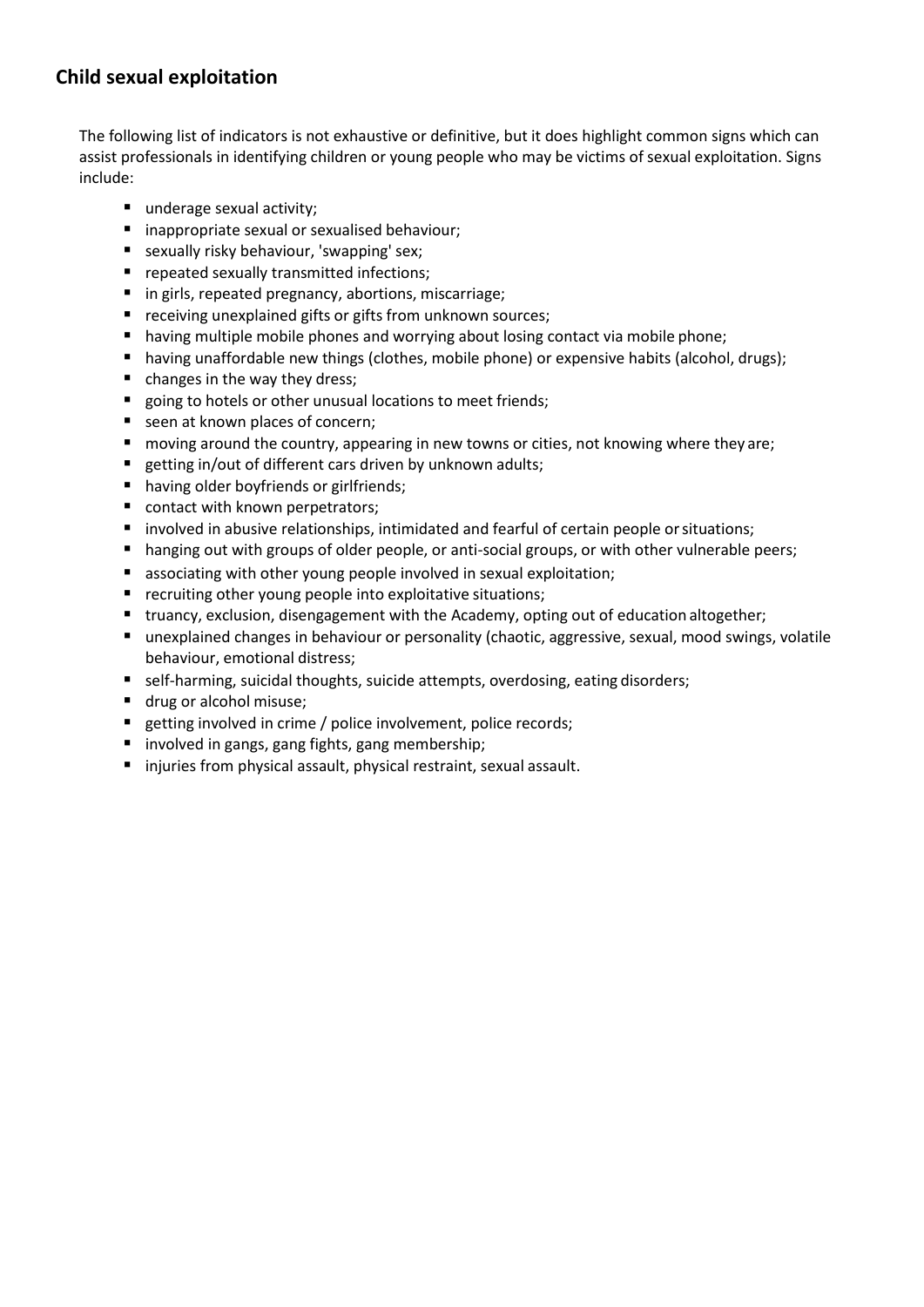# **Child Criminal Exploitation/ County Lines**

Criminal exploitation of children is a geographically widespread form of harm that is a typical feature of county lines. Criminal networks or gangs groom and exploit children and young people to carry drugs and money from urban areas to suburban and rural areas, market and seaside towns. Key to identifying potential involvement in county lines are missing episodes, when the victim may have been trafficked for purposes of transporting drugs. A referral to the National Referral Mechanism should be considered. Like other forms of abuse and exploitation, county line exploitation:

- can affect any child or young person (male or female) under the age of 18 years;
- can affect a vulnerable adult over the age of 18 years;
- can involve force and/or enticement-based methods of compliance and is often accompanied by violence or threats of violence;
- can be perpetrated by individuals or groups, males or females, and young people or adults;
- is typified by some form of power imbalance in favour of those perpetrating the exploitation. Whilst age may be the most obvious, this power imbalance can also be linked to gender, cognitive ability, physical strength, status and access to economic or other resources.

#### **Signs and Symptoms may include:**

- **•** persistently going missing from home or the Academy;
- being found out of area;
- unexplained acquisition of money, clothes or mobile phone;
- excessive receipt of calls and text messages;
- relationships with older controlling individuals;
- associated with gangs;
- leaving home or care without explanation;
- suspicion of self-harm, physical assault or unexplained injuries;
- parental concerns;
- significant decline in Academy performance;
- significant changes in emotional wellbeing;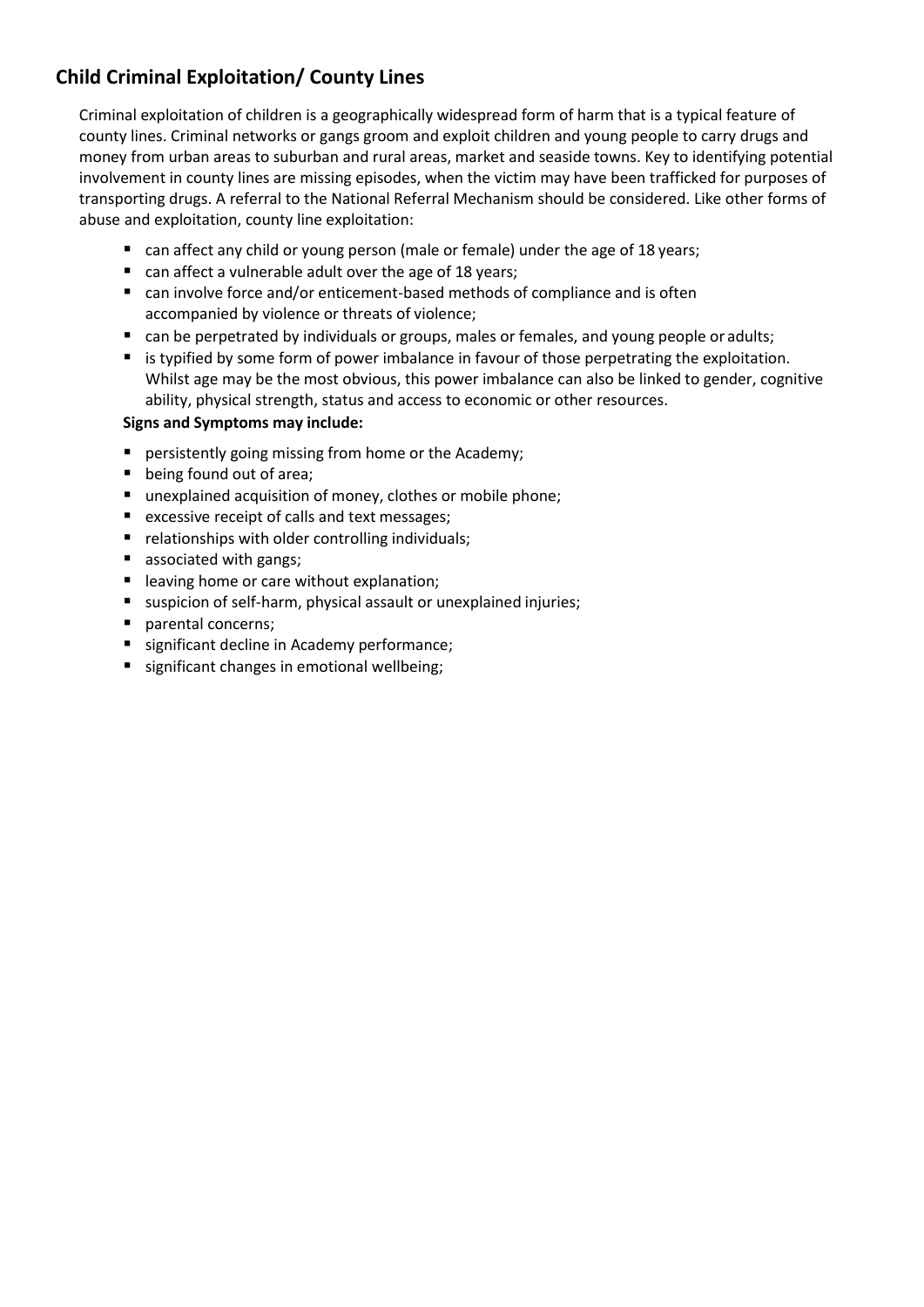# **Belief and faith-related abuse Female Genital Mutilation (FGM)**

It is essential that staff are aware of FGM practices and the need to look for signs, symptoms and other indicators of FGM. FGM involves procedures that intentionally alter/injure the female genital organs for non-medical reasons. There are four types of procedure:

| Type 1                                                  | Type 2                                                             | Type 3                                                                                      | Type 4                                                                                                                         |
|---------------------------------------------------------|--------------------------------------------------------------------|---------------------------------------------------------------------------------------------|--------------------------------------------------------------------------------------------------------------------------------|
| Clitoridectomy:<br>partial/total removal<br>of clitoris | Excision: partial/total<br>removal of clitoris and<br>labia minora | Infibulation entrance<br>to vagina is narrowed<br>by repositioning the<br>inner/outer labia | All other procedures<br>that may include:<br>pricking, piercing,<br>incising, cauterising<br>and scraping the<br>genital area. |

#### **Why is it carried out?**

Belief that:

- FGM brings status/respect to the girl social acceptance for marriage;
- preserves a girl's virginity;
- part of being a woman / rite of passage;
- upholds family 'honour';
- cleanses and purifies the girl;
- gives a sense of belonging to the community;
- fulfils a religious requirement;
- perpetuates a custom/tradition;
- helps girls be clean / hygienic;
- is cosmetically desirable;
- mistakenly believed to make childbirth easier.

#### **Is FGM legal?**

FGM is internationally recognised as a violation of human rights of girls and women. It is **illegal** in most countries including the UK. Circumstances and occurrences that may point to FGM happening:

- child talking about getting ready for a special ceremony;
- family taking a long trip abroad;
- child's family being from one of the 'at risk' communities for FGM (Kenya, Somalia, Sudan, Sierra Leon, Egypt, Nigeria, Eritrea as well as non-African communities including Yemeni, Afghani, Kurdistan, Indonesia and Pakistan);
- knowledge that the child's sibling has undergone FGM;
- child talks about going abroad to be 'cut' or to prepare for marriage.

### **Signs that may indicate a child has undergone FGM**:

- prolonged absence from the Academy and other activities;
- behaviour change on return from a holiday abroad, such as being withdrawn and appearing subdued;
- bladder or menstrual problems:
- finding it difficult to sit still and looking uncomfortable;
- complaining about pain between the legs;
- mentioning something somebody did to them that they are not allowed to talk about;
- secretive behaviour, including isolating themselves from the group;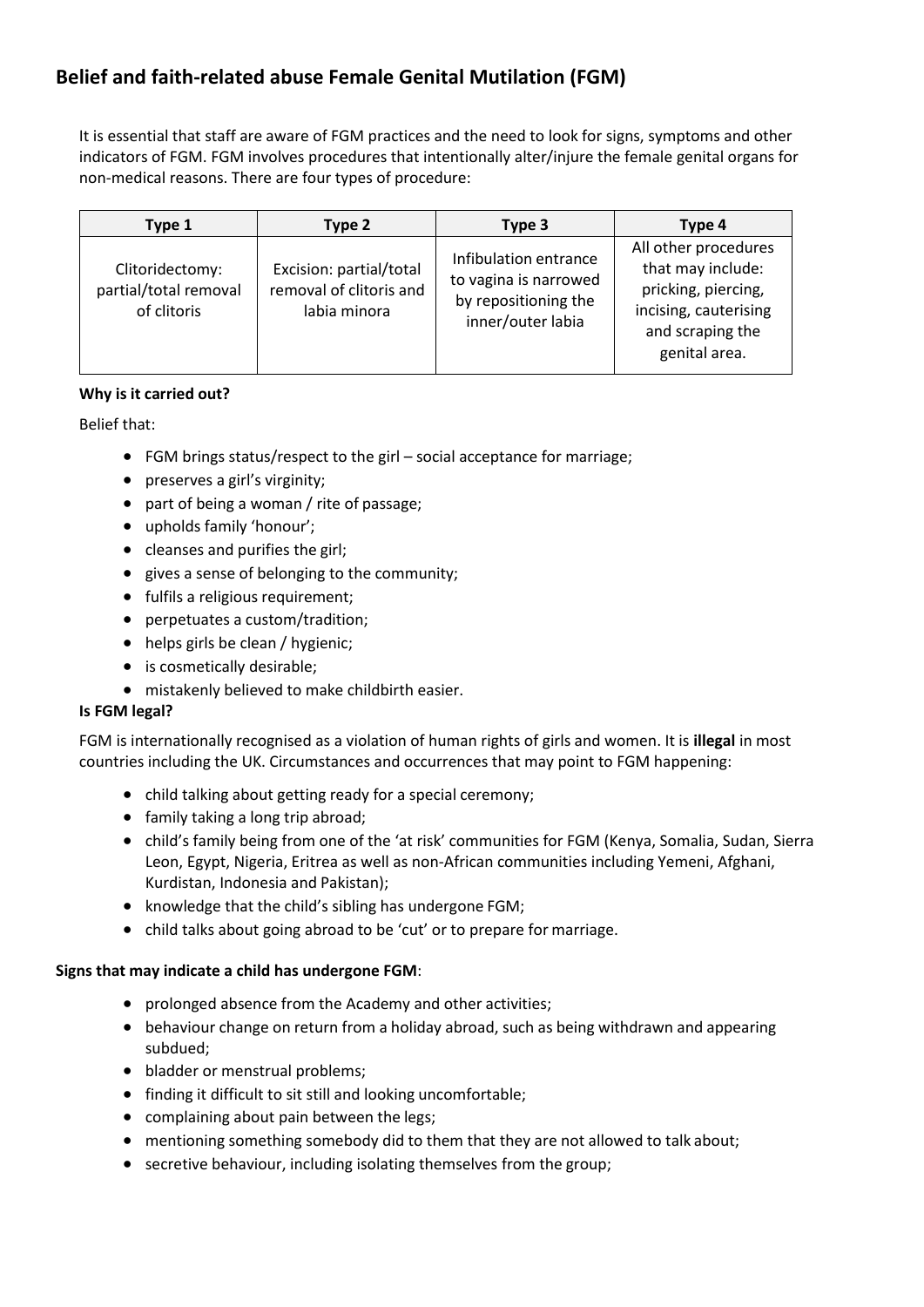- reluctance to take part in physical activity;
- repeated urinal tract infection;
- disclosure.

#### **The 'One Chance' rule:**

As with forced marriage there is the 'One Chance' rule. It is essential that staff take action **without delay**. As KCSIE now states: *'Under section 5B of the Female Genital Mutilation Act 2003 (as inserted by sect 74 of the Serious Crime Act 2015) places a statutory duty upon teachers, along with social workers and healthcare professionals, to report to the police where they discover that FGM appears to have been carried out on a girl under 18. Those falling to report such cases will face disciplinary sanctions'*

#### **Further information:**

[www.gov.uk/government/publications/multi-agency-statutory-guidance-on-female-genital](http://www.gov.uk/government/publications/multi-agency-statutory-guidance-on-female-genital-mutilation)**[mutilation](http://www.gov.uk/government/publications/multi-agency-statutory-guidance-on-female-genital-mutilation)**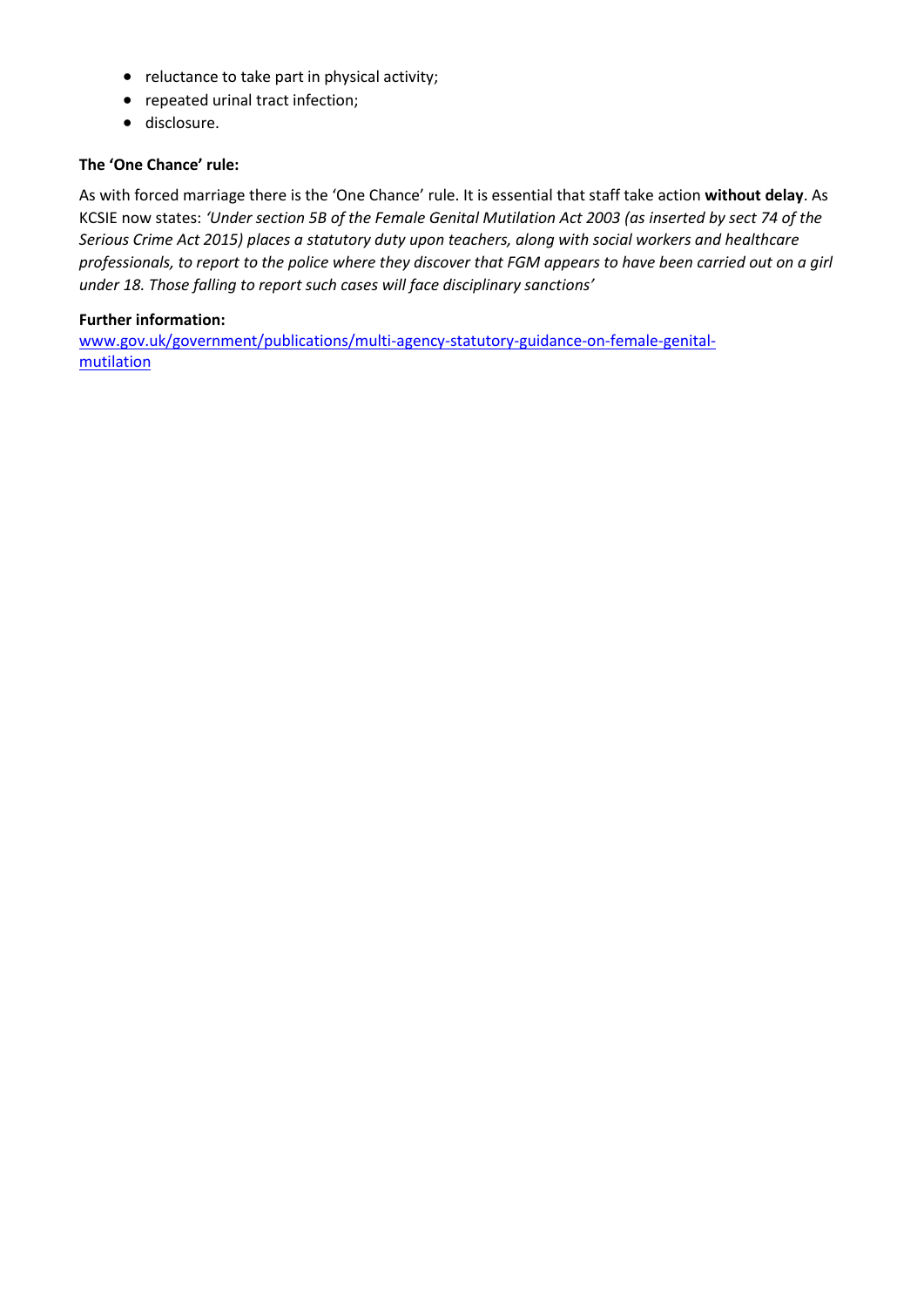### **So-called 'honour-based' violence**

So-called 'honour-based violence (HBV) encompasses incidents or crimes which have been committed to protect or defend the honour of the family and/or the community, including:

- female genital mutilation;
- forced marriage;
- breast ironing.

Abuse committed in the context of preserving "honour" often involves a wider network of family or community pressure and can include multiple perpetrators. It is important to be aware of this dynamic and additional risk factors when deciding what form of safeguarding action to take. All forms of HBV are abuse (regardless of the motivation) and should be handled and escalated as such. If in any doubt, staff should speak to the Designated Safeguarding Lead (or deputy). Professionals in all agencies, and individuals and groups in relevant communities, need to be alert to the possibility of a child being at risk of HBV, or already having suffered HBV.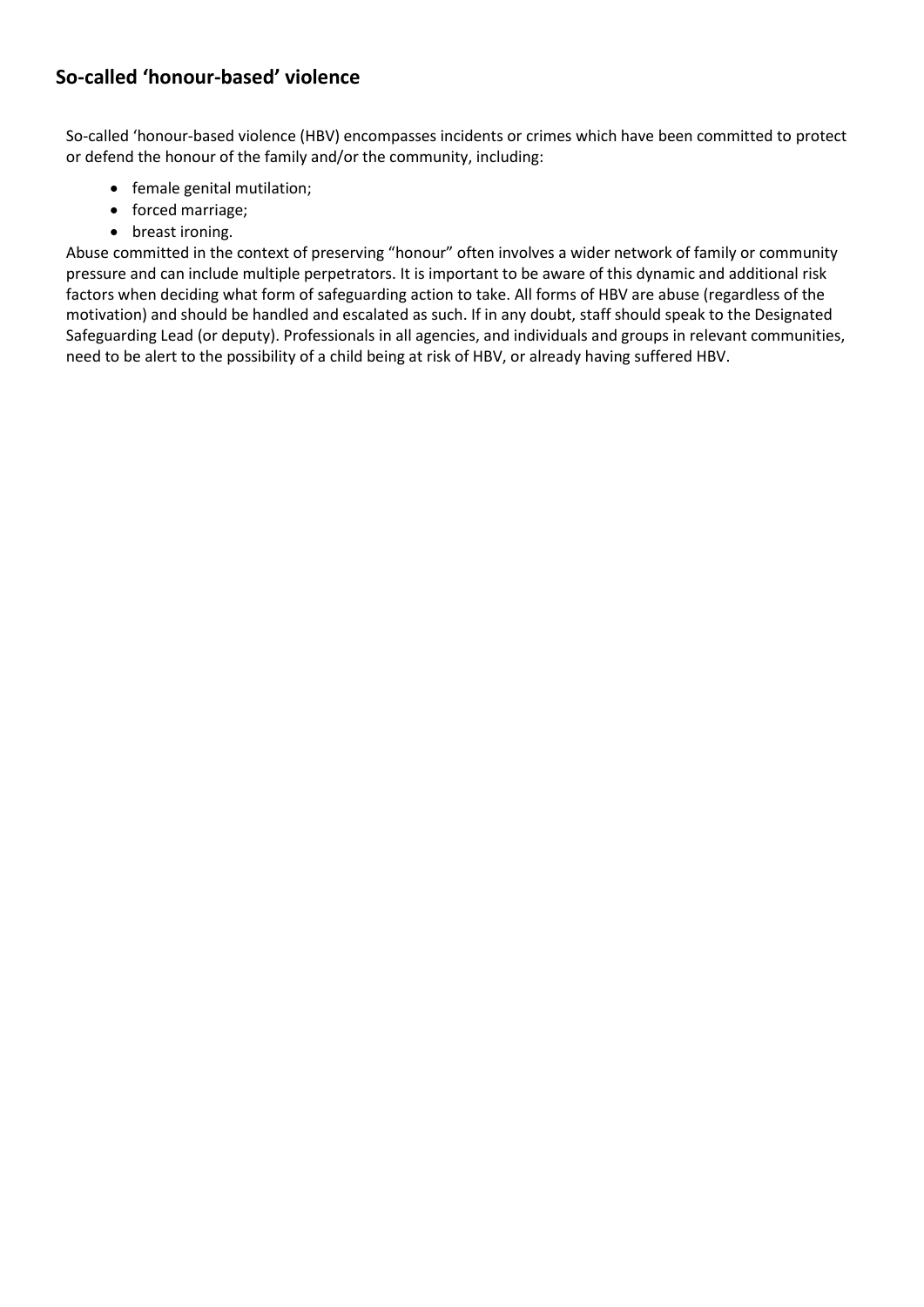### **Forced marriage**

Forcing a person into marriage is a crime in England and Wales. A forced marriage is one entered into without the full and free consent of one or both parties and where violence, threats or any other form of coercion is used to cause a person to enter into the marriage. Threats can be physical or emotional and psychological. A lack of full and free consent can be where a person does not consent or where they cannot consent (if they have learning disabilities, for example). Nevertheless, some communities use religion and culture as a way to coerce a person into marriage. Academies can play an important role in safeguarding children from forced marriage.

#### **Signs and symptoms may include:**

- young people may appear anxious, depressed and emotionally withdrawn with low self-esteem;
- they may have mental health disorders and display behaviours such as self-harming, self- cutting or anorexia;
- sometimes they may come to the attention of the police having been discovered shoplifting or taking drugs or alcohol;
- often young people' symptoms can be exacerbated in the periods leading up to the holiday season;
- young people may present with a sudden decline in their performance, aspirations ormotivation;
- they may be subject to excessive restrictions and control at home;
- some young people may not be allowed to attend any extra-curricular or after-Academy activities;
- girls and young women may be accompanied to and from the Academy, and even during lunch breaks;
- some young people may stop attending the Academy;
- their homework is incomplete or appears rushed; this may be the result of being actively discouraged from doing it by family members;
- young people may do their homework late at night, which frequently shows in the Academy because they are lethargic, unable to concentrate and have a general appearance of tiredness;
- professionals being told that the student is out of the country;
- there are occasions when older siblings (usually brothers) and cousins keep a close eye ongirls to make sure that they do not meet anyone or talk to friends;
- conflict between the student and their parents about whether the student will be allowed to continue their education;
- family history of older siblings leaving education early and marrying early.

#### **How education professionals can help:**

- signposting, where appropriate, to forced marriage materials or where further support and advice can be accessed;
- displaying relevant information e.g. details of the NSPCC Helpline, Childline, and appropriate local and national support groups on forced marriage;
- ensuring that a private telephone is made available should young people need to seek advice discreetly;
- educating teachers, lecturers and other staff about the issues surrounding forced marriage and the presenting symptoms – appropriate training should be included in continuing professional development (CPD);
- referring young people to an Education Welfare Officer, VMG Tutor, Learning Manager or Academy Inclusion co-ordinator as appropriate;
- encouraging young people to access appropriate advice, information and support.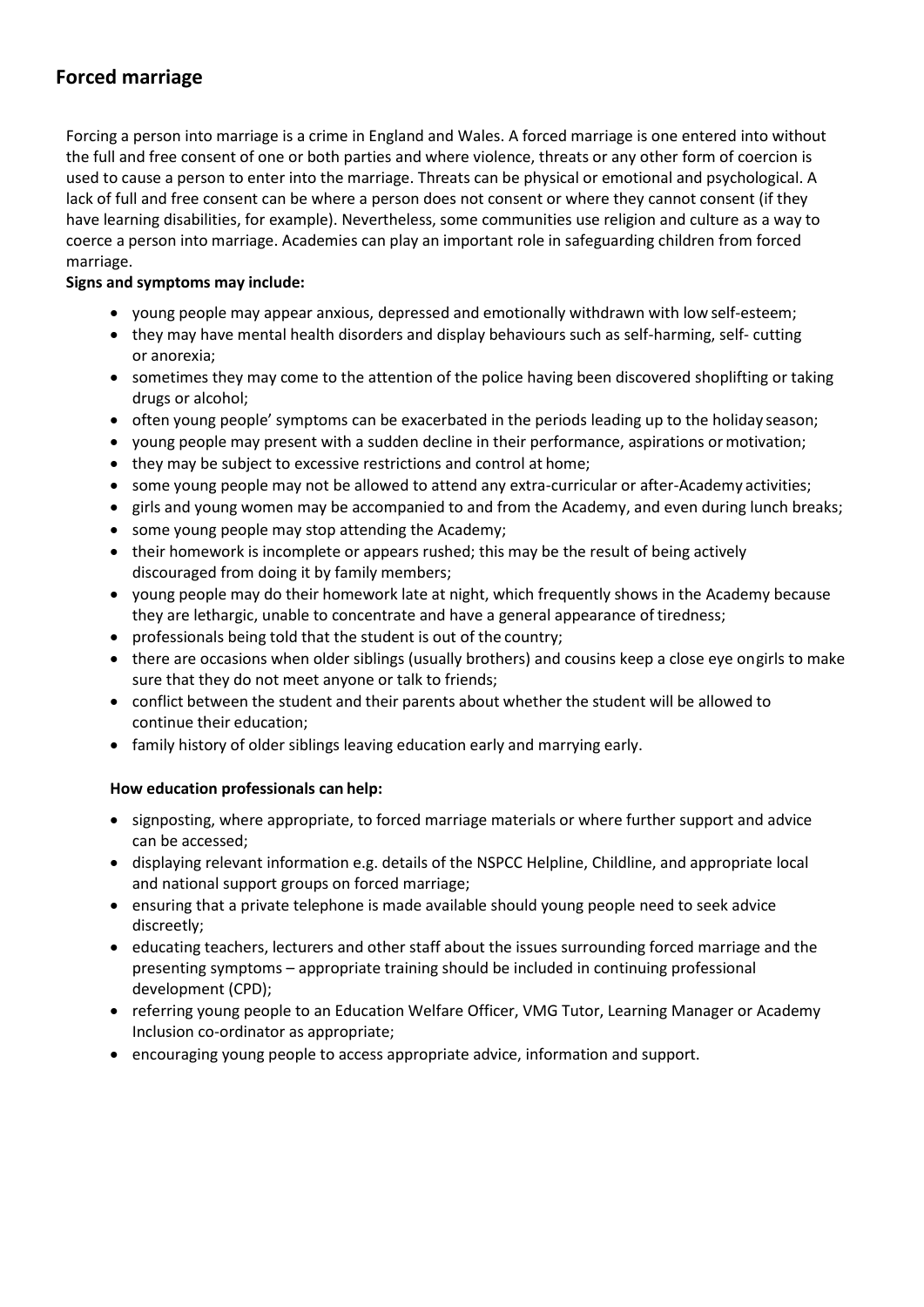# **Radicalisation**

The Counter Terrorism and Security Act 2015 was published on 12th March 2015. Section 26 of the Act places a duty on academies in England (and Wales) to prevent people being drawn into terrorism. This duty applies to all schools, whether publicly-funded or independent, and organisations covered by the Early Years Academy Stage framework.

#### **Schools Leaders must:**

- establish or use existing mechanisms for understanding the risk of extremism;
- ensure staff understand the risk and build capabilities to deal with it;
- communicate and promote the importance of the duty;
- ensure staff implement the duty effectively.

#### **Other duties on academies include:**

- effective partnership working with other local agencies, eg. Safeguarding Partners (former LSCB) police, health, etc.;
- information sharing;
- maintaining appropriate records;
- assessing local risk of extremism (including Far Right extremism);
- demonstrating they are protecting children;
- developing clear protocols for visiting speakers;
- safeguarding policies that take account of Local Safeguarding Partners' policies and procedures;
- training staff to give them knowledge and confidence;
- ensuring there is robust ICT protocols that filter out extremist materials;
- Academy buildings must not be used to give a platform to extremists.

#### **Understanding and recognising risks and vulnerabilities of radicalisation**

Children and young people can be drawn into violence or they can be exposed to the messages of extremist groups by many means. These may include through the influence of family members or friends and/or direct contact with extremist groups and organisations or, increasingly, through the internet and social media. This can put a young person at risk of being drawn into criminal activity and has the potential to cause **[Significant](http://trixresources.proceduresonline.com/nat_key/keywords/significant_harm.html)  [Harm](http://trixresources.proceduresonline.com/nat_key/keywords/significant_harm.html)**.

The risk of radicalisation is the product of a number of factors and identifying this risk requires that staff exercise their professional judgement, seeking further advice as necessary. It may be combined with other vulnerabilities or may be the only risk identified.

#### **Possible indicators include:**

- use of inappropriate language;
- possession of violent extremist literature;
- behavioural change;
- advocating violent actions and means;
- association with known extremists;
- seeking to recruit others to an extremist ideology.

#### **Further information:**

[www.gov.uk/government/publications/prevent-duty-guidance](http://www.gov.uk/government/publications/prevent-duty-guidance)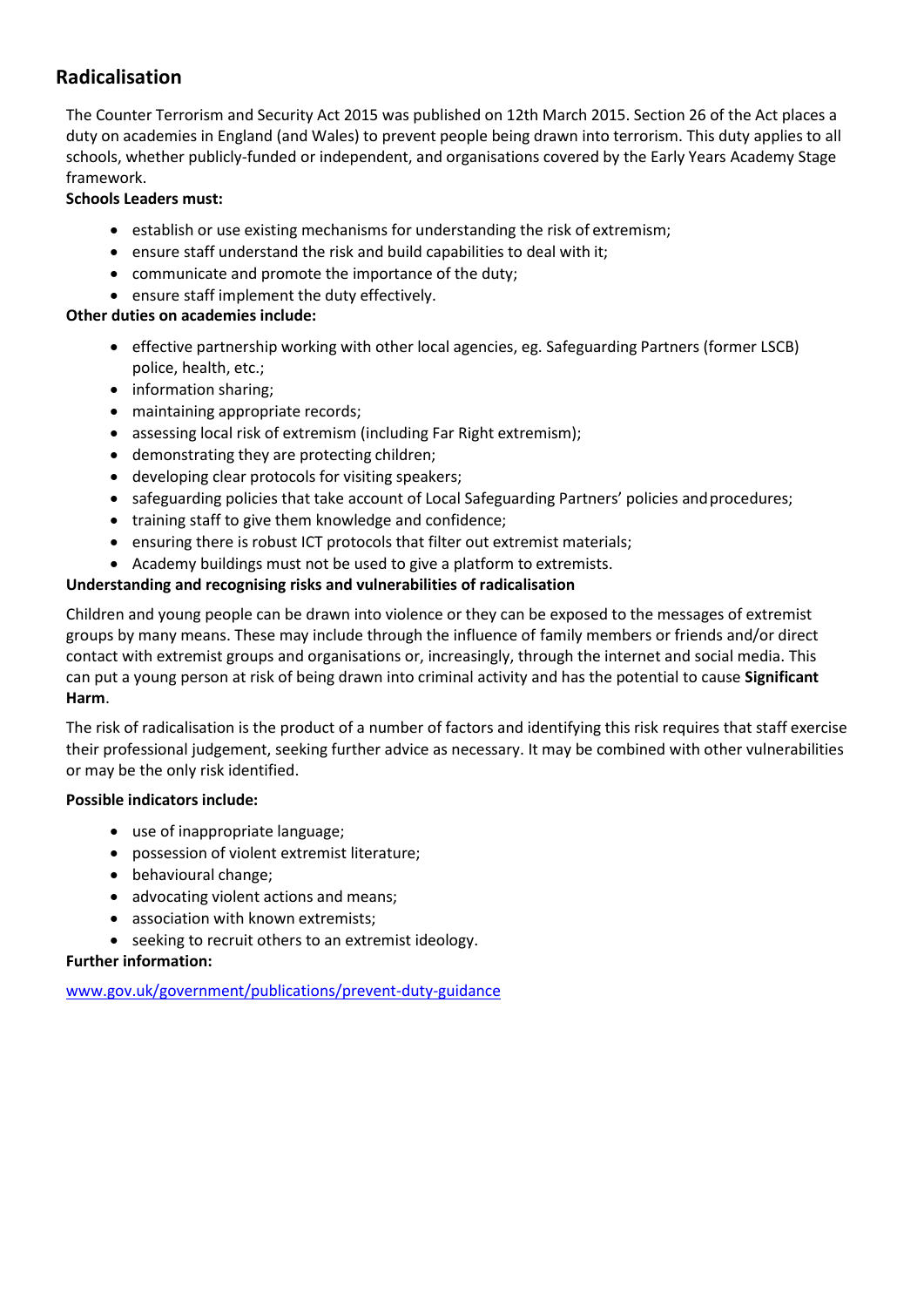### **Private fostering**

Many people find themselves looking after someone else's child without realising that they may be involved in private fostering. A private fostering arrangement is one that is made privately (that is to say without the involvement of a local authority) for the care of a child under the age of 16 (under 18, if disabled) by someone other than a parent or immediate relative. If the arrangement is to last, or has lasted, for 28 days or more it is private fostering.

The Children Act 1989 defines an immediate relative as a grandparent, brother, sister, uncle or aunt (whether of full blood or half blood or by marriage or civil partnership), or a step parent.

People become involved in private fostering for all kinds of reasons. Examples of private fostering include:

- children who need alternative care because of parental illness;
- children whose parents cannot care for them because their work or study involves long or antisocial hours;
- children sent from abroad to stay with another family, usually to improve their educational opportunities;
- unaccompanied asylum seeking and refugee children;
- teenagers who stay with friends (or other non-relatives) because they have fallen out with their parents;

There is a mandatory duty on the Academy to inform the Local Authority of a Private Fostering Arrangement. The Local Authority has a duty to check that the young person is being properly cared for and that the arrangement is satisfactory.

#### **Further information:**

[www.gov.uk/government/publications/children-act-1989-private-fostering](http://www.gov.uk/government/publications/children-act-1989-private-fostering)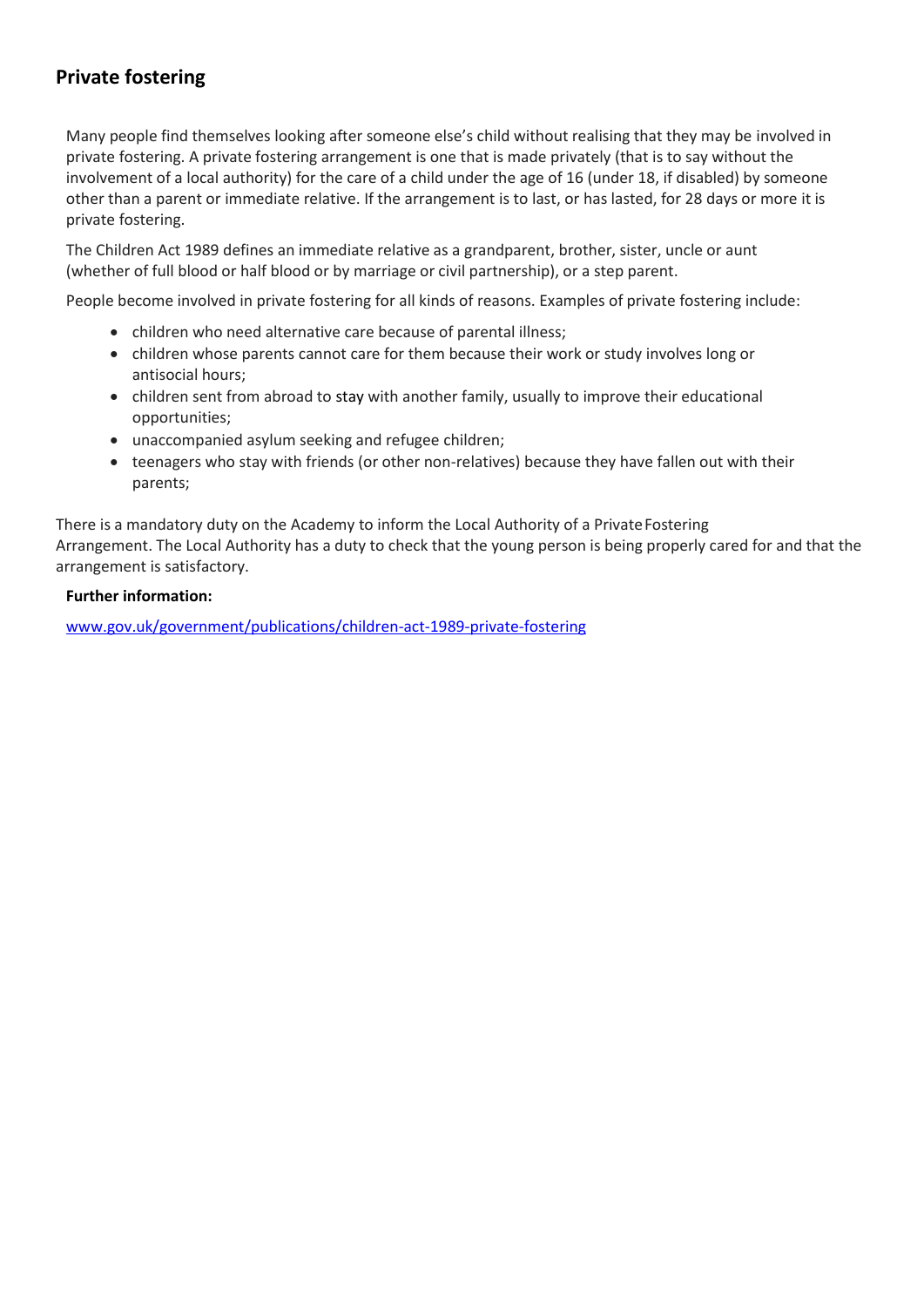# **Children missing education**

A child going missing from education is a potential indicator of abuse or neglect, including sexual exploitation, FGM, forced marriage or travelling to conflict zones. Academy staff will be alert to these safeguarding concerns when a young person's goes missing for an extended period, or on repeat occasions.

The Academy must notify the Local Authority of any young persons who fails to attend the Academy regularly after making reasonable enquiries, or has been absent without the Academy's permission for a continuous period of 10 days or more. The Academy (regardless of designation) must also notify the Local Authority and the Trust of any young persons who is to be deleted from the admission register because s/he:

- $\Box$  has been taken out of the Academy by their parents and is being educated outside the Academy system (e.g. home education);
- $\Box$  has ceased to attend the Academy and no longer lives within a reasonable distance of the Academy at which s/he is registered (moved within the city, within the country or moved abroad but failed to notify the Academy of the change);
- $\Box$  displaced as a result of a crisis e.g. domestic violence or homelessness;
- $\Box$  is in custody for a period of more than four months due to a final court order and the proprietor does not reasonably believe s/he will return to the Academy at the end of that period;
- $\Box$  has been permanently excluded.

The Academy will demonstrate that it has taken reasonable steps to ascertain the whereabouts of children that would be considered 'missing'. Academy absences may be a sign of abuse.

#### **Further information:**

Children Missing Education: statutory guidance for local authorities – September 2016

[www.gov.uk/government/publications/children-missing-education](http://www.gov.uk/government/publications/children-missing-education)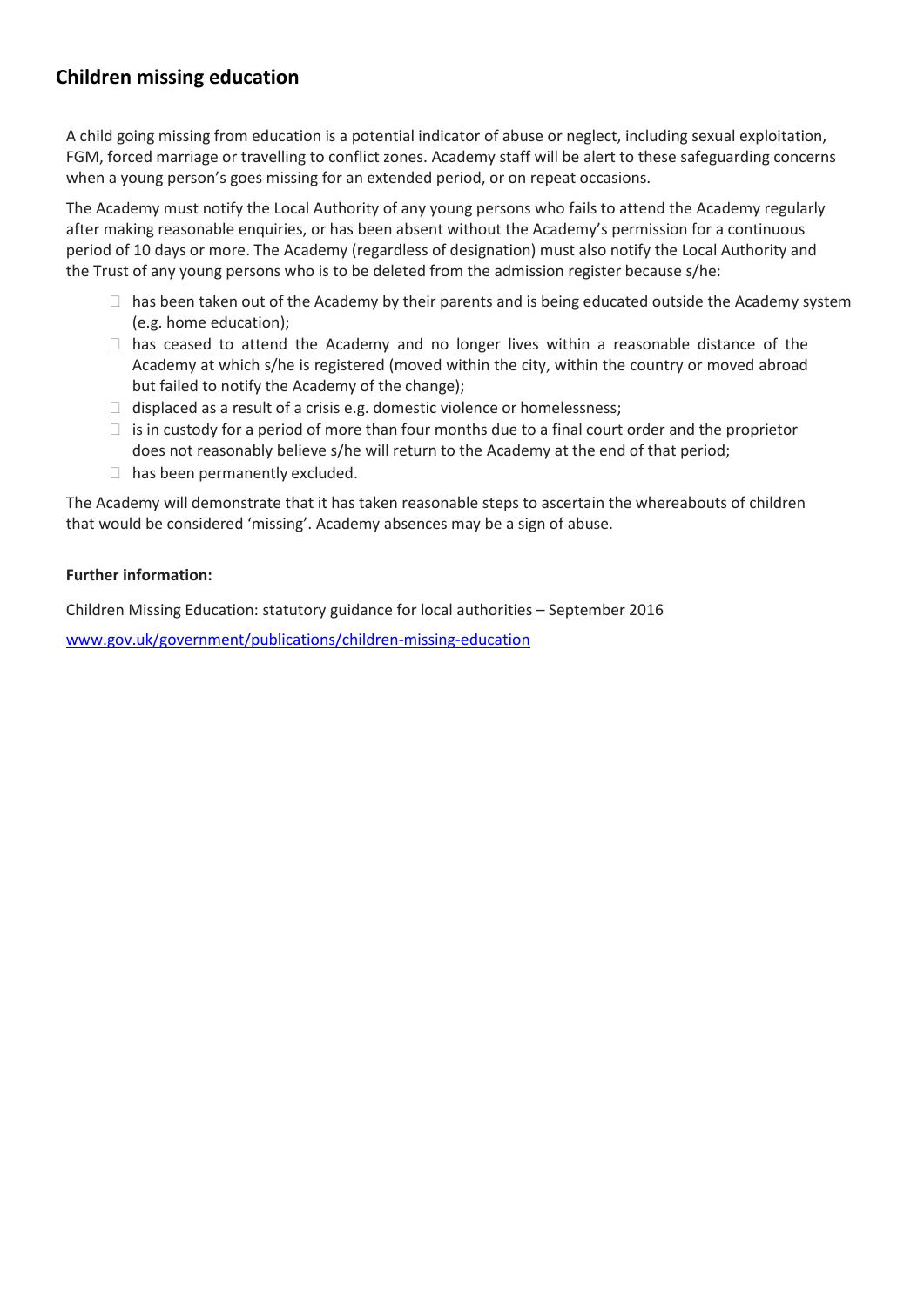### **Peer on peer abuse:**

Epic Academy recognises that children are vulnerable to and capable of abusing their peers. Such abuse is taken as seriously as abuse perpetrated by an adult. Peer on peer abuse will not be tolerated or passed off as part of "banter" or "growing up".

In cases where peer on peer abuse is identified the Academy will follow child protection procedures, recognising that both the victim and perpetrator will require support.

The Academy recognises that peer on peer abuse can manifest itself in many ways such as:

- child sexual exploitation / child criminal exploitation;
- bullying;
- radicalisation;
- abuse in intimate friendships / relationship abuse;
- children who display sexually harmful behaviour;
- gang associated and serious violence;
- technology can be used for bullying and other abusive behaviour.

There are a number of factors that make children more vulnerable to peer-on-peer abuse: experience of abuse within their family, living with domestic violence, young people in care, children who go missing, children with additional needs (SEN and/or disabilities).

Research tells us that girls are more frequently identified as being abused by their peers, and girls are more likely to experience unwanted sexual touching in schools. Boys are less likely to report intimate relationship abuse. Boys report high levels of victimisation in areas where they are affected by gangs.

There is an increasing evidence base emerging about the sexual exploitation of boys (both by adults and peers). The Academy recognises that both boys and girls experience peer on peer abuse but they do so in gendered ways.

A difficult feature of peer-on-peer abuse is that the perpetrators could be victims themselves and possibly are being abused by their parents or caregivers.

Relationship abuse is unacceptable behaviour between two people. You don't have to be an 'official couple' to experience abuse and it doesn't matter what your relationship looks like; gay, straight or bi, or whether you're a girl, boy or have another gender identity.

#### **Further information:**

[www.disrespectnobody.co.uk/relationship-abuse/what-is-relationship-abuse/](http://www.disrespectnobody.co.uk/relationship-abuse/what-is-relationship-abuse/) details some of the complicated reasons why children abuse other children:

- the child may have been emotionally, physically, or sexually abused themselves;
- the child may have witnessed physical or emotional violence;
- the child may have viewed sexually explicit movies, video games or othermaterials;
- the child may have just acted impulsively without meaning to harm anyone;
- peer abuse must be taken extremely seriously for these reasons; It could be an indicator of even worse abuse going on in the child's home.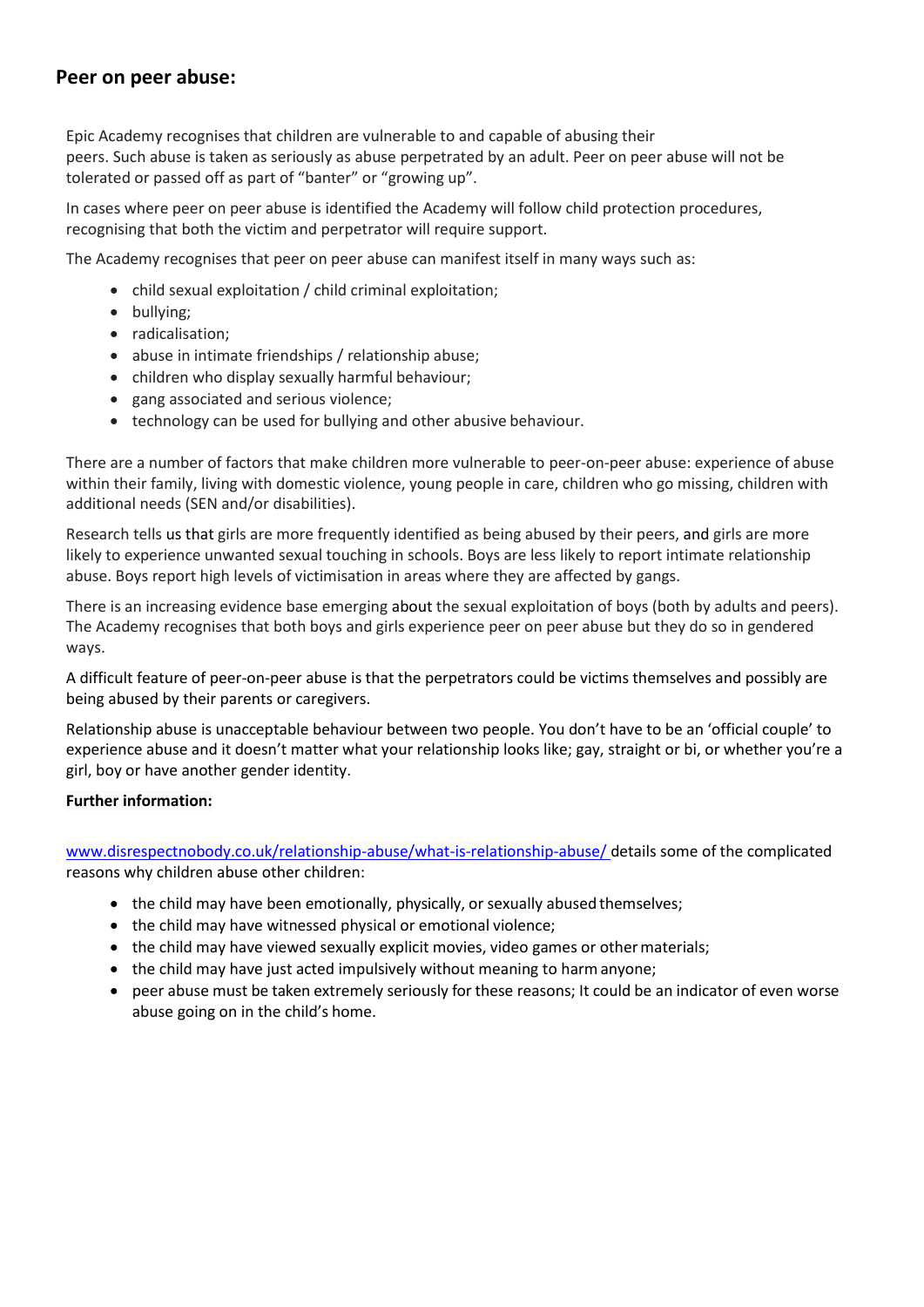#### **Preventing Peer on Peer Abuse:**

Peer abuse can be prevented. Adults who work with children must be aware of the potential for abuse between children and:

- have clear robust policies on dealing with key issues such as online bullying;
- ensure staff and young people are aware of the policies;
- identify any blind spots within the Academy;
- supervise and be aware of potential risky areas, tents in play areas etc;
- pay attention and monitor children who may be hiding in areas out of view;
- take steps to prevent isolation;
- separate children if needed;
- increase supervision during key times;
- if they suspect a child is abusing another, ensure they pass this onto a Designated Person;
- where risk is identified have a student risk assessment in place. Page 30 of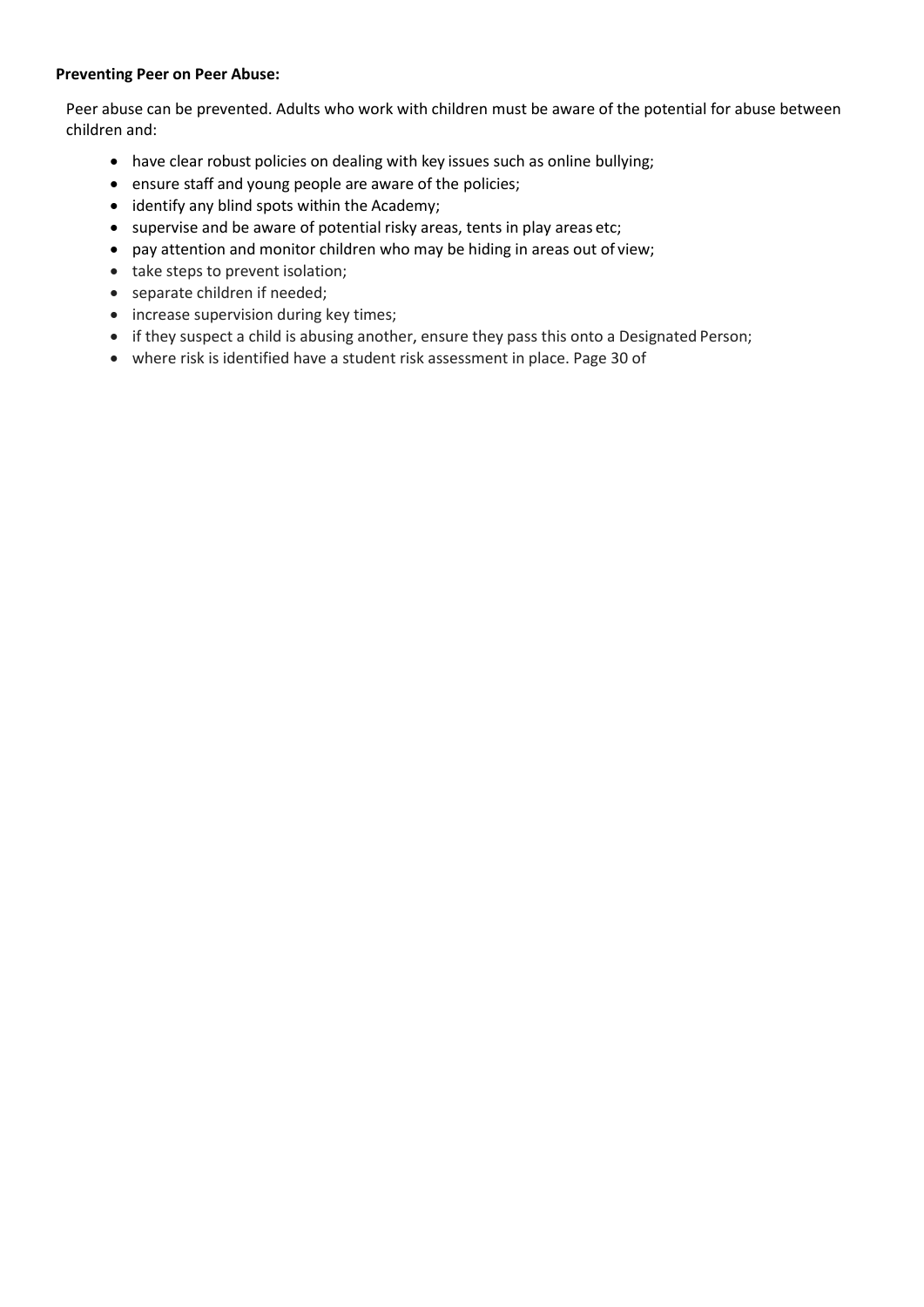# **Sexually harmful behaviour**

| <b>Green Behaviours</b>                                                                                                                                                                                                                                                           | <b>Amber Behaviours</b>                                                                      | <b>Red Behaviours</b>                                                                                                                |
|-----------------------------------------------------------------------------------------------------------------------------------------------------------------------------------------------------------------------------------------------------------------------------------|----------------------------------------------------------------------------------------------|--------------------------------------------------------------------------------------------------------------------------------------|
| are part of safe and healthy<br>sexual development which                                                                                                                                                                                                                          | are potentially outside safe and<br>healthy development due to:                              | are clearly outside safe and<br>healthy development and:                                                                             |
| are:<br>displayed between<br>п<br>children or young people<br>of similar age or<br>developmental ability<br>reflect curiosity,<br>п<br>experimentation,<br>consensual activities and<br>positive choices<br>'normal' but inappropriate<br>within the<br>Academy/classroom setting | age or developmental<br>differences<br>activity type, frequency,<br>п<br>duration or context | involve much more<br>coerciveness, secrecy,<br>compulsiveness and<br>threats<br>require action from<br>Academy and other<br>agencies |

For further information of sexualised behaviour thresholds visit [www.brook.org.uk.](http://www.brook.org.uk/)

#### **Sexual violence and harassment in academies:**

Sexual violence and sexual harassment can occur between two children of any sex. They can also occur through a group of children sexually assaulting or sexually harassing a single child or group of children.

- sexual harassment is 'unwanted conduct of a sexual nature' that can occur online and offline;
- sexual harassment can include sexual comments, such as: telling sexual stories, making lewd comments, making sexual remarks about appearance, sexual "jokes" or taunting;physical behaviour, such as: deliberating brushing against someone, interfering with someone's clothes;
- online sexual harassment, which might include: non-consensual sharing of sexual images / videos and sharing sexual images and videos (both often referred to as sexting); inappropriate sexual comments on social media; exploitation; coercion and threats;
- it is more likely that girls will be the victims of sexual violence and more likely that sexual harassment will be perpetrated by boys;
- children with Special Educational Needs and Disabilities (SEND) can be especially vulnerable. The Academy is aware of the importance of:
	- making clear at an age-appropriate level that sexual violence and sexual harassment is not acceptable, will never be tolerated and is not an inevitable part of growing up;
	- not tolerating or dismissing sexual violence or sexual harassment as "banter", "part of growing up", "just having a laugh" or "boys being boys";
	- challenging behaviours (which are potentially criminal in nature), such as grabbing bottoms, breasts and genitalia; dismissing or tolerating such behaviours risks normalising them.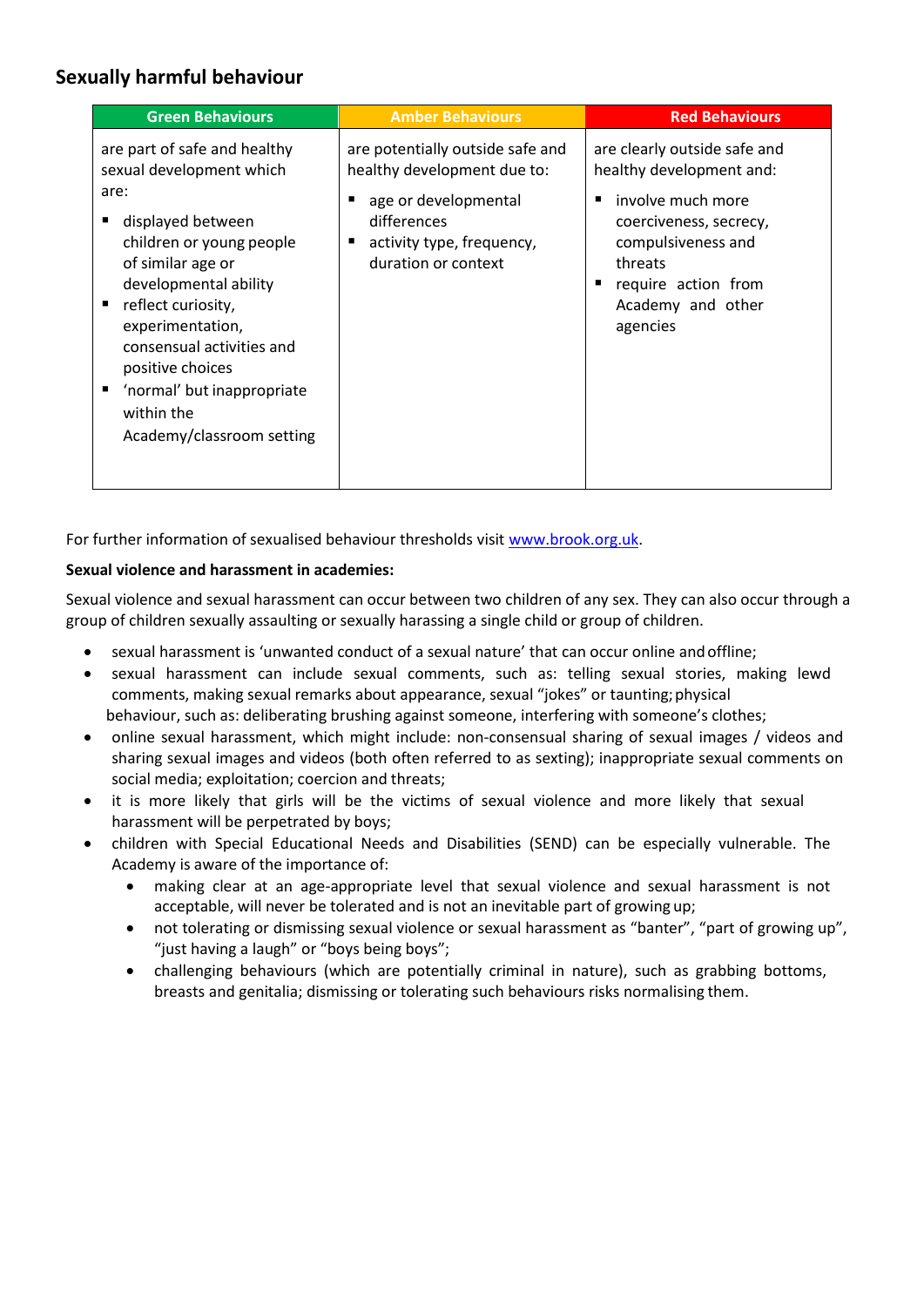# **Up skirting**

'Up skirting' typically involves taking a picture under a person's clothing without them knowing, with the intention of viewing their genitals or buttocks to obtain sexual gratification, or cause the victim humiliation, distress or alarm. This is now a criminal offense so staff should report concerns immediately to the Designated Safeguarding Lead.

**Further information:** [www.gov.uk/government/publications/sexual-violence-and-sexual-harassment-between](http://www.gov.uk/government/publications/sexual-violence-and-sexual-harassment-between-children-in-schools-and-colleges)[children-in-schools-and-colleges](http://www.gov.uk/government/publications/sexual-violence-and-sexual-harassment-between-children-in-schools-and-colleges)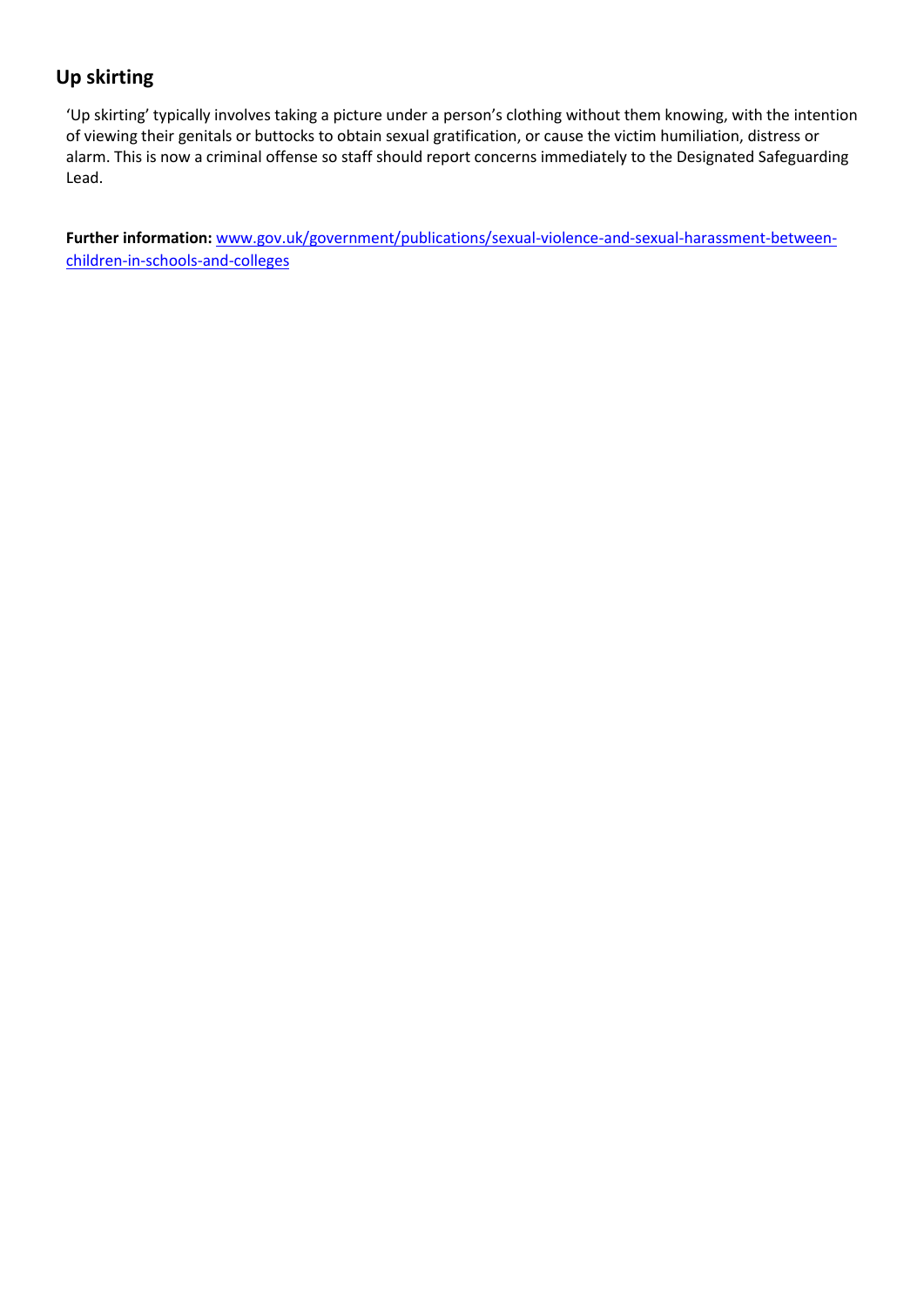# **Sexting:**

Sexting can be defined as 'sending or posting sexually suggestive images, including nude or semi-nude photographs, via mobiles or over the internet.'

If staff become concerned about a 'sexting' issue they should not look at, share or print any indecent image and should:

**Step 1:** if a device is involved, confiscate it and set it to flight mode or, if not possible, switch it off

**Step 2:** seek advice: give the electronic device immediately to the DSL. Report your concerns following your normal child protection procedures.

Concerning factors that DSLs should look out for:

- $\Box$  is there a significant age difference between the sender/receiver;
- $\Box$  is there any external coercion involved or encouragement beyond the sender/receiver;
- $\Box$  do you recognise the child as more vulnerable than usual i.e. at risk;
- $\Box$  is the image of a severe or extreme nature;
- $\Box$  is the situation isolated or has the image been more widely distributed;
- $\Box$  have these children been involved in a sexting incident before;
- $\Box$  are there other circumstances relating to either sender or recipient that may add cause for concern i.e. difficult home situation?

Remember: The production and distribution of sexting images involving anyone under the age of 18 is illegal and needs very careful management for all those involved.

#### **Further information:**

www.gov.uk/government/groups/uk-council-for-child-internet-safety-ukccis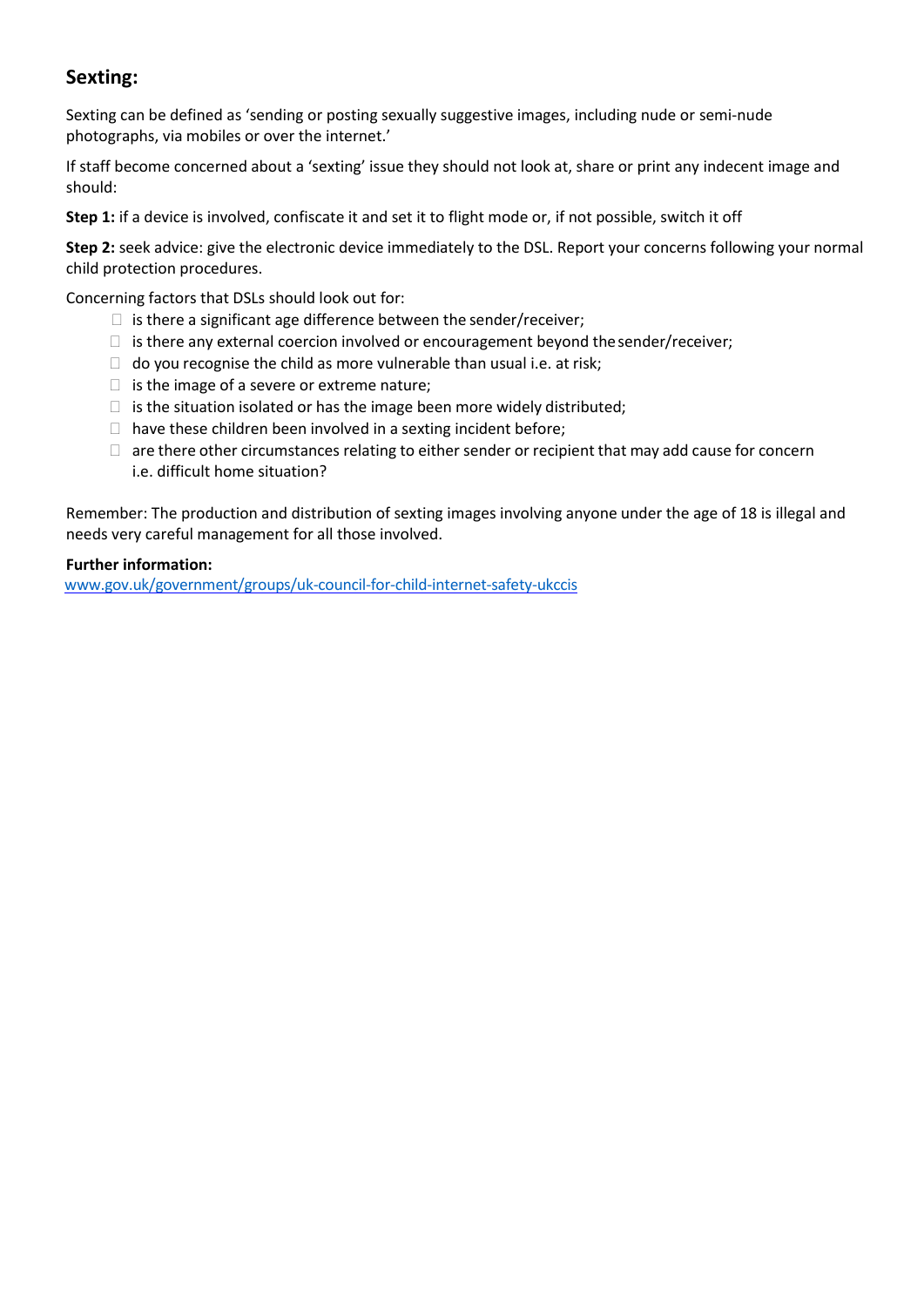### **Trafficking and modern slavery**

"Trafficking of persons" means the recruitment, transportation, transfer, harbouring or receipt of persons, by means of the threat or use of force or other forms of coercion, of abduction, of fraud, of deception, of the abuse of power or of a position of vulnerability or of the giving or receiving of payments or benefits to achieve the consent of a person having control over another person, for the purpose of exploitation. Exploitation includes, at a minimum, the exploitation of the prostitution of others or other forms of sexual exploitation, forced labour or services, slavery or practices similar to slavery, servitude or the removal of organs;

"Child" shall mean any person under eighteen years of age.

The Palermo Protocol establishes children as a special case. Any child transported for exploitative reasons is considered to be a trafficking victim, whether or not they have been forced or deceived. This is partly because it is **not considered possible for children to give informed consent**. Even when a child understands what has happened, they may still appear to submit willingly to what they believe to be the will of their parents or accompanying adults. It is important that these children are protected too.

#### **Why are children trafficked?**

Children are trafficked for many reasons, including sexual exploitation, domestic servitude, labour, benefit fraud and involvement in criminal activity such as pick-pocketing, theft and working in cannabis farms. There are a number of cases of minors being exploited in the sex industry. Although there is no evidence of other forms of exploitation such as 'organ donation or 'harvesting', all agencies should remain vigilant.

Children may be trafficked from other countries for a variety of reasons. There are a number of factors in the country of origin which might make children vulnerable to being trafficked.

The factors listed below are by no means a comprehensive list:

- poverty
- lack of education
- discrimination
- cultural attitudes
- grooming
- dysfunctional families
- political conflict and economic transition and
- inadequate local laws and regulations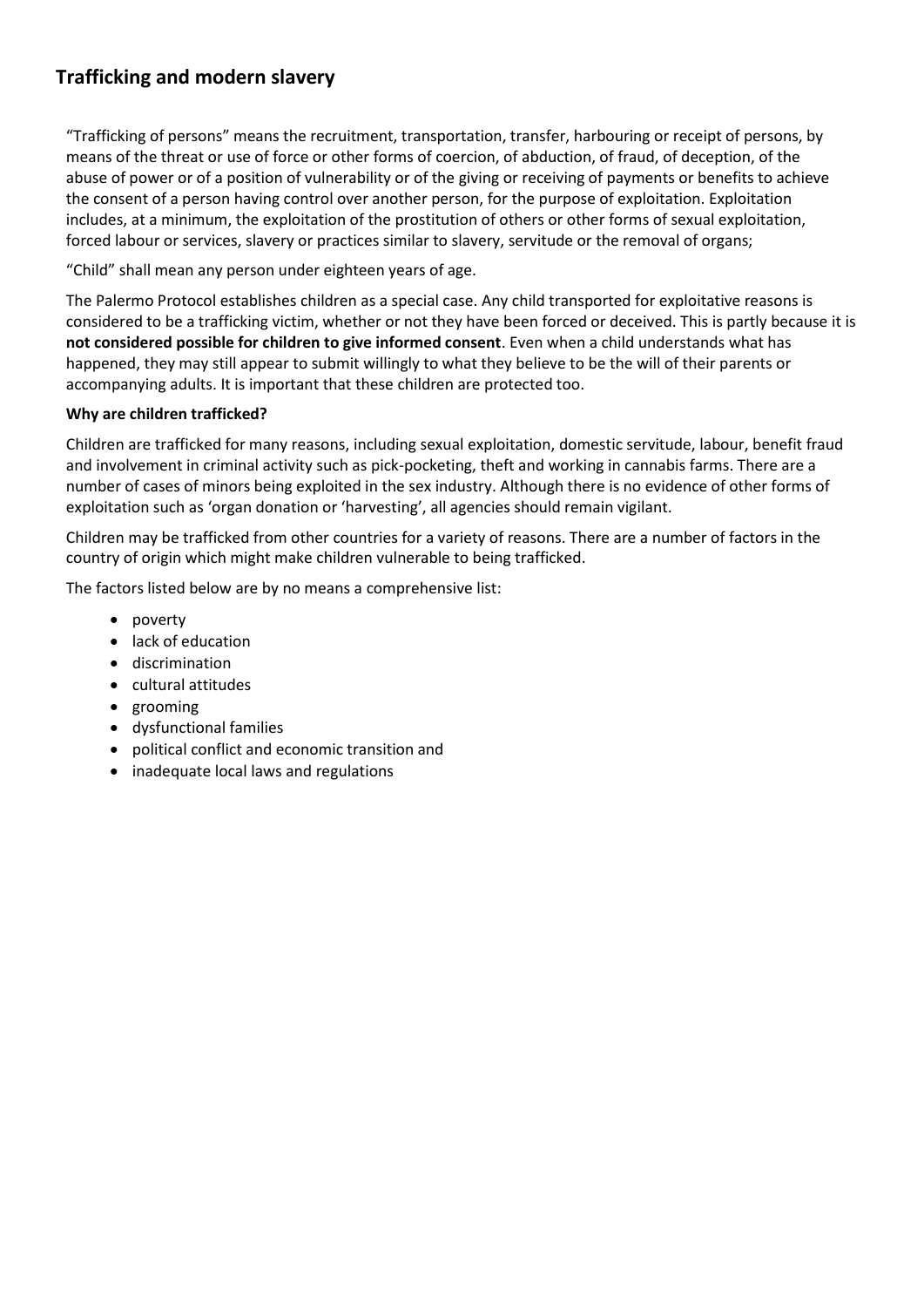Once in the UK the child:

- receives unexplained/unidentified phone calls whilst in placement/temporary accommodation;
- shows signs of physical or sexual abuse, and/or has contracted a sexually transmitted infection or has an unwanted pregnancy;
- has a history with missing links and unexplained moves;
- has gone missing from Local Authority care;
- is required to earn a minimum amount of money every day;
- works in various locations;
- has limited freedom of movement;
- appears to be missing for periods of time;
- is known to beg for money;
- performs excessive housework chores and rarely leaves the residence;
- is being cared for by adult/s who are not their parents and the quality of the relationship between the child and their adult carers is not good; is one among a number ofunrelated children found at one address;
- has not been registered with or attended a GP practice;
- has not been enrolled in the Academy;
- has to pay off an exorbitant debt, e.g. for travel costs, before having control over own earnings, is permanently deprived of a large part of their earnings by another person;
- is excessively afraid of being deported.

#### **Further information:**

[www.gov.uk/government/publications/safeguarding-children-who-may-have-been-trafficked](http://www.gov.uk/government/publications/safeguarding-children-who-may-have-been-trafficked-practice-guidance)[practice-guidance](http://www.gov.uk/government/publications/safeguarding-children-who-may-have-been-trafficked-practice-guidance)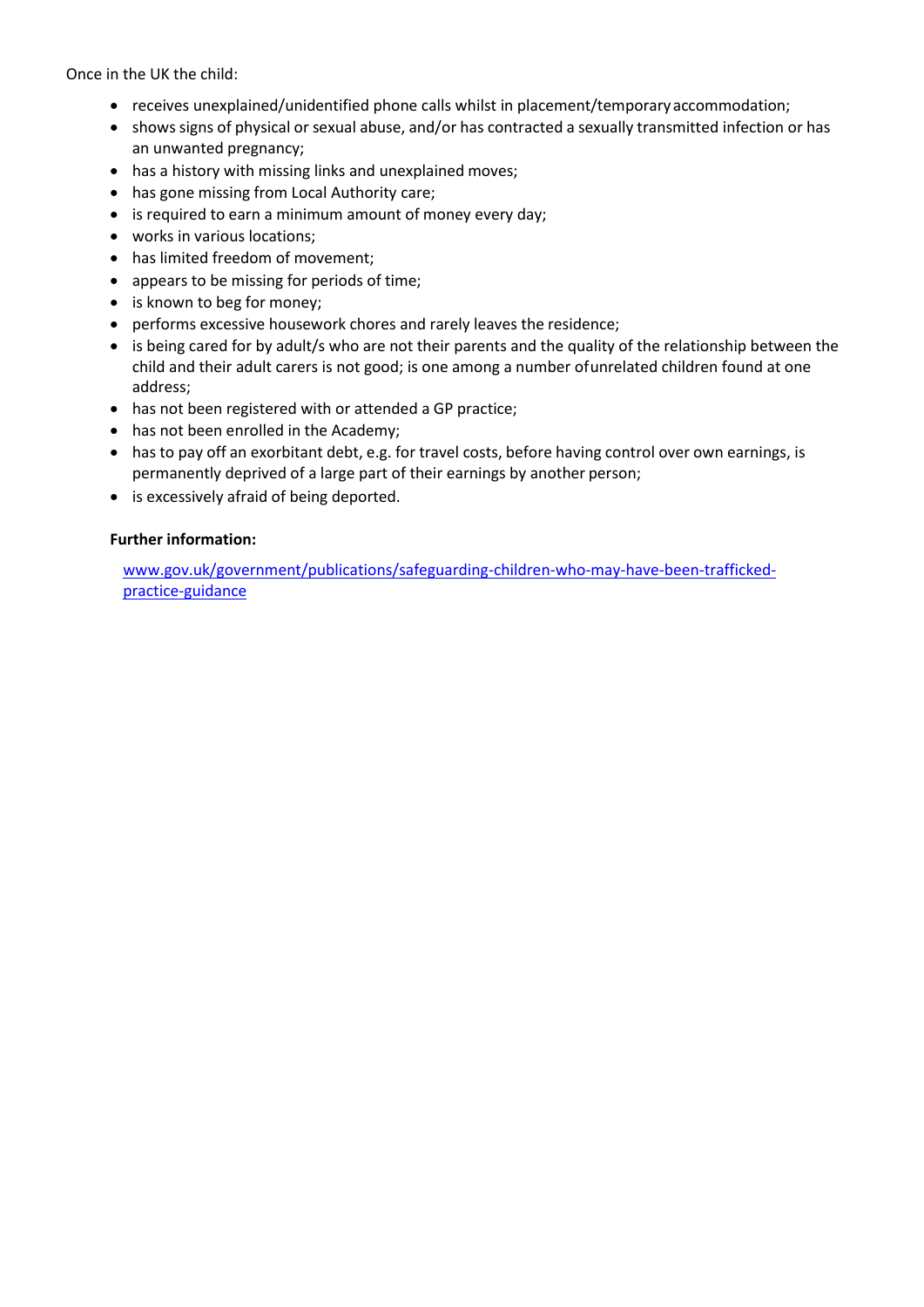### **Domestic abuse**

The cross-government definition of domestic violence and abuse is:

Any incident or pattern of incidents of controlling, coercive, threatening behaviour, violence or abuse between those aged 16 or over who are, or have been, intimate partners or family members regardless of gender or sexuality. The abuse can encompass, but is not limited to:

- $\Box$  psychological
- physical
- sexual
- $\Box$  financial
- $\Box$  emotional

Exposure to domestic abuse and/or violence can have a serious, long lasting emotional and psychological impact on children. In some cases, a child may blame themselves for the abuse or may have had to leave the family home as a result.

#### **Signs, indications and effects:**

It is often difficult to tell if domestic abuse is happening because it usually takes place in the family home and abusers can act very differently when other people are around. Children who witness domestic abuse may:

- become aggressive;
- display anti-social behaviour;
- suffer depression or anxiety;
- not do as well in the Academy, due to difficulties at home or disruption of moving to as well as from refuges.

#### **Other signs and symptoms may include:**

Becoming withdrawn, suddenly behaving differently, being clingy, problems sleeping, eating disorders, wetting the bed, soiling clothes, taking risk, being absent from the Academy, changes in eating habits, obsessive behaviour, nightmares, drugs, alcohol, self-harm, thoughts of suicide (see [www.nspcc.org.uk\)](http://www.nspcc.org.uk/).

#### **Homelessness: types of homelessness and bad housing**

- living in temporary or emergency accommodation (such as B&Bs and hostels);
- hidden homelessness (staying with friends or family on a temporary basis or living in overcrowded conditions);
- couch / sofa surfing, moving from one place to another;
- being at risk of abuse or violence leading to homelessness or overcrowding.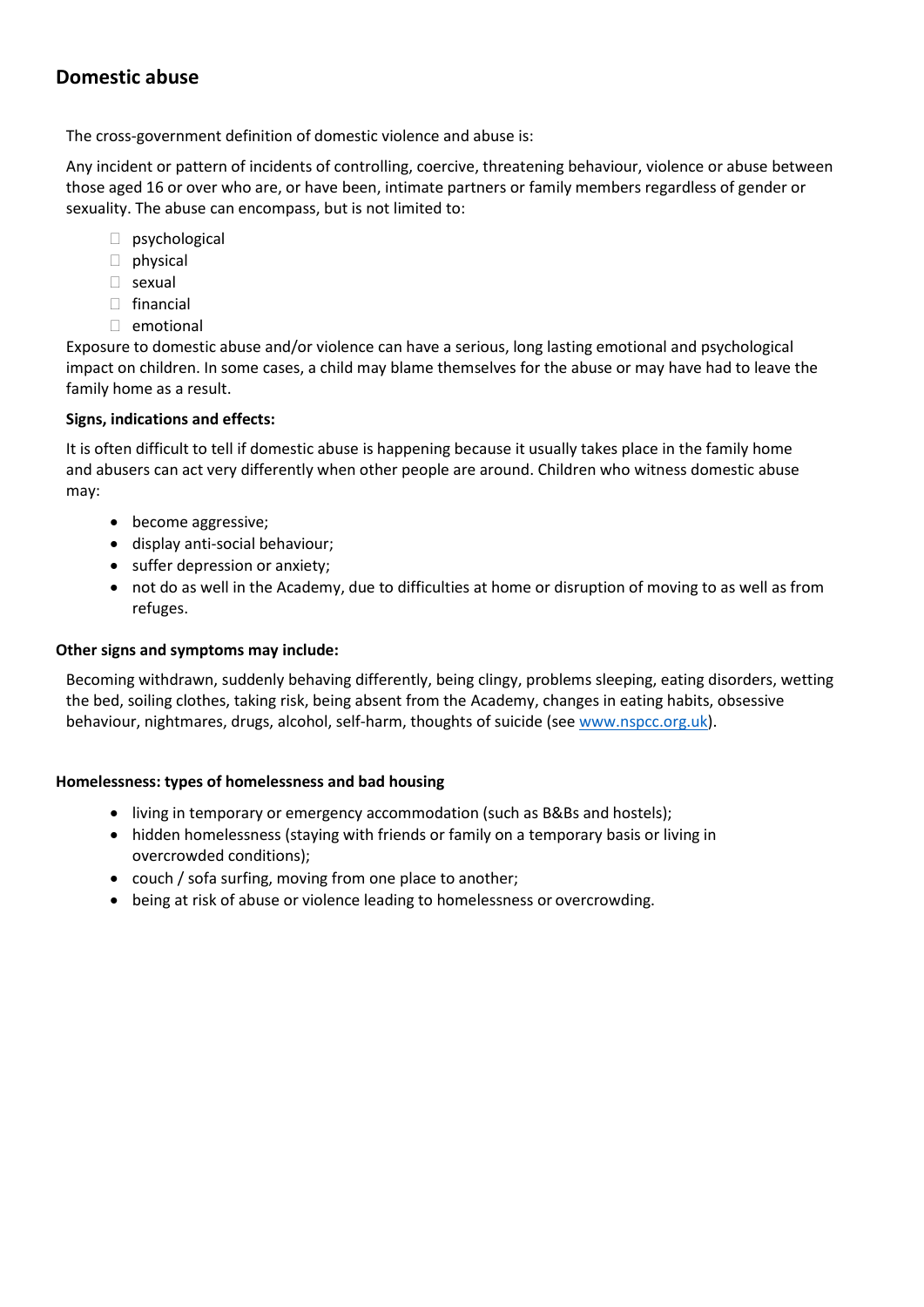### **Impact of homelessness**

- practical issues include loss of possessions required for the Academy e.g. books, uniform etc.;
- maybe unkempt due to lack of laundry services;
- physically exhausted due to sleeping arrangements;
- emotionally exhausted due to increased stress;
- signs of severe emotional trauma leading to emotional stress, anxiety;
- changes in behaviour or/and problematic behaviour;
- student may become withdrawn or aggressive;
- if placed out of area they may arrive late or miss school due to transport / financial difficulties;
- the student's ability to maintain relationships may be affected;
- may 'stand out' more to peers, leading to feelings of alienation andself-consciousness;
- impact on attainment levels and ability to learn.